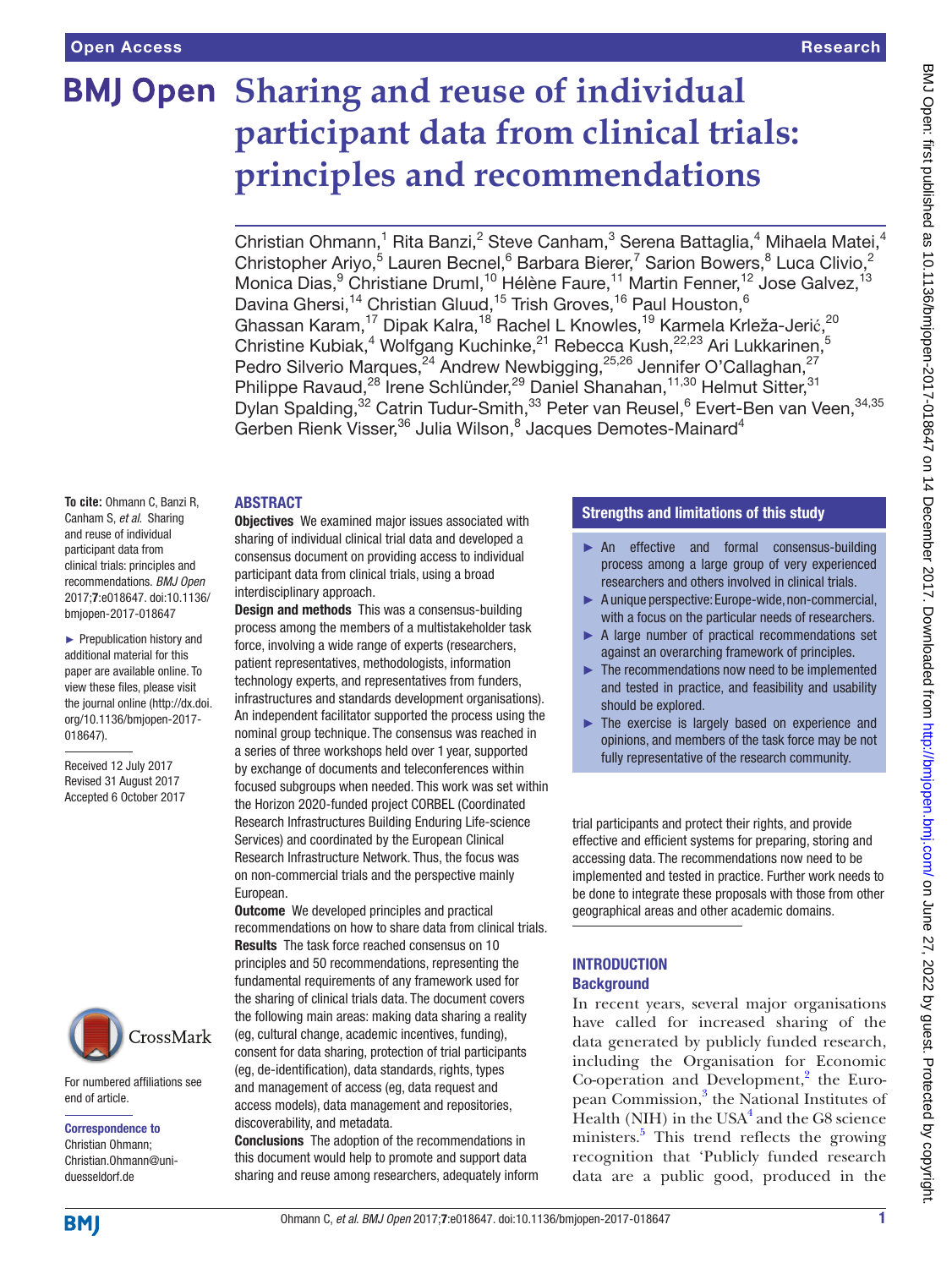public interest, which should be made openly available with as few restrictions as possible in a timely and respon-sible manner'.<sup>[6](#page-22-4)</sup>

Data from clinical research are not exempt from this call, even though concerns over participant privacy mean that such data often need to be specially prepared (eg, de-identified) before they can be shared. Given the key evidential role that clinical trials play in determining evidence-based medicine and evidence-based public health policies, sharing this type of data is seen as particularly important. Indeed, it has been argued that clinical trial data should be shared and treated as a public good whoever generates it, that is, whether they are created by publicly funded or commercial research.[7](#page-22-5)

Sharing data from clinical research can be justified on scientific, economic and ethical grounds.<sup>[8](#page-22-6)</sup> Scientifically, sharing makes it possible to compare or combine the data from different studies, and to more easily aggregate it for meta-analysis. It allows conclusions to be re-examined and verified or, occasionally, corrected, and it can allow new hypotheses to be tested. Sharing can therefore increase data validity, but it also squeezes more value from the original research investment, as well as helps to avoid unnecessary repetition of studies. The economic advantages of data reuse are one reason why governmental and intergovernmental agencies, as well as major research funders (eg, the Gates Foundation<sup>[9](#page-22-7)</sup> and the Wellcome Trust<sup>[10](#page-22-8)</sup>), support data sharing.

Ethically, data sharing provides a better way to honour the generosity of clinical trial participants, because it increases the utility of the data they provide and thus the value of their contribution. It is also argued that, if access to health and healthcare is a basic human right, access to data that can improve health is similarly a fundamental right, $11$  and those involved in research, and its governance and funding, have an obligation to their fellow citizens to respect and promote that right.<sup>12</sup>

The rapid acceptance of the *idea* of sharing clinical trial data was summarised in  $2016$  by Vickers,<sup>13</sup> who was able to claim a 'tectonic shift in attitudes' over 10 years. Turning the idea of data sharing into a reality, so that it becomes 'an unquestioned norm' (to borrow Vickers' phrase), certainly requires a change in attitudes, but there also needs to be an appropriate policy environment, adequate resourcing, clarity about the roles and responsibilities of different stakeholders, specific objectives and indicators to measure progress, and an available digital infrastructure.

#### Origin of this document

The document has been prepared in the context of a specific working task of the European Union (EU) CORBEL (Coordinated Research Infrastructures Building Enduring Life-science Services) project [\(www.](www.corbel-project.eu) [corbel-project.eu\)](www.corbel-project.eu). CORBEL is designed to establish a collaborative and sustained framework of shared services

across 11 participating European, European Strategy Forum on Research Infrastructures (ESFRI) biological and medical research infrastructures, to better support biomedical research in Europe and accelerate its translation into medical care.

One of the objectives of this working task is to develop procedures to provide the scientific community with access, on request, to the individual participant data (IPD) from previous clinical trials for reanalyses, secondary analyses and meta-analyses. This activity is led by the European Clinical Research Infrastructure Network (ECRIN-ERIC), an ESFRI research infrastructure that provides guidance, consulting and operations management for multinational clinical trials on a not-for-profit basis (<www.ecrin.org>). ECRIN already requests that the investigators it supports commit to make anonymised IPD data sets available to the scientific community on request.

To be clear, throughout this document we use IPD to refer to *all* of the participant data available from a trial, and not just the data supporting the conclusions of a specific published paper. Such data will therefore normally be the data sets used for the various analyses, after appropriate de-identification and pseudonymisation or anonymisation measures have been applied. The goal is to develop a framework in which, ultimately, all of the participant-level data from any trial become available to those who can demonstrate they can make appropriate use of them.

Various other organisations have also addressed this task in recent years and developed generic principles as well as practical recommendations for implementation of data sharing. Usually, these documents are embedded in a geographical/national context (eg, the Institute of Medicine report in the USA, $^{14}$  the Nordic Trial Alliance Working Group on Transparency and Registration for the Nordic countries,  $^{15}$  $^{15}$  $^{15}$  the good practice principles for sharing IPD from publicly funded trials by Medical Research Council (UK) (MRC), UK Clinical Research Consortium (UKCRC), Cancer Research UK (CRUK) and Wellcome in the UK, $^{16}$ 17 or the guide to publishing and sharing sensitive data for Australia $18$ ).

Other groups have examined clinical research data sharing within a much wider context, such as the principles of data management and sharing within European research infrastructures developed by BioMed Bridges.[19](#page-22-16) Conversely, other initiatives have been centred on a specific stakeholder group, such as the pharmaceutical industry (eg, the principles for responsible clinical trial data sharing produced by Pharmaceutical Research and Manufacturers of America (PHRMA) and European Federation of Pharmaceutical Industries and Associations (EFPIA) $^{20}$ ), or on specific subsets of clinical trial data (eg, the 2016 International Committee of Medical Journal Editors (ICMJE) proposal was focused on the data underlying the results presented in an individual journal article $^{21}$ ).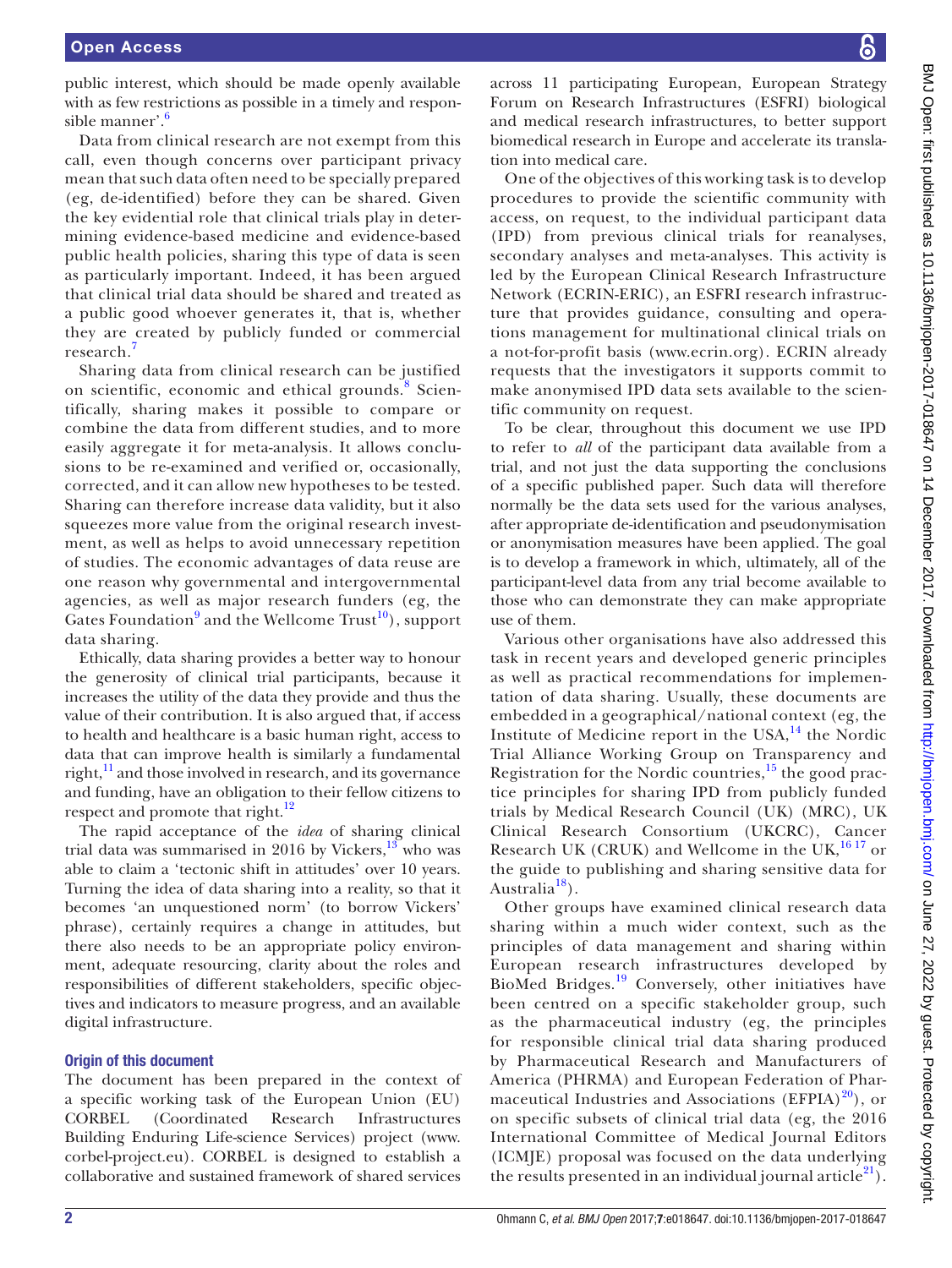These and other documents were taken into consideration in our consensus exercise and, as a consequence, in this report. Nevertheless, we believe that in this report we have been able to bring a broader international perspective on data sharing in clinical trials, reflecting the professional and geographical diversity of our expert group. We have also tried to examine all stages of the data sharing 'life cycle', including the following:

- ► Supporting trialists, for example, in planning for data sharing and in preparing data.
- ► Suggesting the best policies and practice for data and metadata storage.
- ► Promoting data discovery and discussing data access mechanisms and agreements.

The intention was to examine all the major issues associated with sharing IPD and trial documents, using a broad, multidisciplinary approach. Inevitably, however, certain perspectives have been emphasised, as described below.

## The perspectives of this document

#### Trials or studies?

The remit of the task group was to look at data sharing from clinical trials, rather than clinical studies in general (the latter term including trials and non-interventional studies, both prospective and retrospective, including epidemiological and registry studies—see the glossary for formal definitions in online [supple](https://dx.doi.org/10.1136/bmjopen-2017-018647)[mentary 2](https://dx.doi.org/10.1136/bmjopen-2017-018647)). Although we have largely kept to that restriction, it should be acknowledged that many, probably most, of the principles and recommendations have relevance to clinical studies in general. That is sometimes reflected in the text, when 'study' is used rather than 'trial', but it is stressed that the formal scope of this document remains clinical trials.

#### Non-commercial trials

The emphasis of the project was on data sharing from non-commercial trials, partly because most of the expert group members have a background in non-commercial research. In addition, many of the existing non-commercial IPD sharing initiatives were perceived as having a limited scope, for example involving only specific collaborative trial groups or disease-specific activities. The task force was therefore keen to develop more generally applicable policies and guidance. Solutions developed in collaboration with the pharmaceutical companies (eg, Yale University Open Data Access (YODA) $^{22}$  and Clinical Study Data Request  $(CSDR<sup>23</sup>)$  $(CSDR<sup>23</sup>)$  $(CSDR<sup>23</sup>)$  may be applicable to the academic world, but so far this has not been tested. CORBEL wants to develop procedures and tools for the whole scientific community, while remaining complementary to existing initiatives. We believe that most if not all of the recommendations presented here are also applicable to IPD generated in the commercial sector. It should be noted that non-commercial clinical trials make up approximately 40% of the trials conducted in Europe.<sup>2425</sup>

#### A European origin

The CORBEL project is funded by the EU and has a clear European perspective. Although several members of our working group represent institutions from non-European countries (USA, Canada, Australia, observers from Japan) and we feel strongly that most of the recommendations have global scope, it is true that our discussions often referenced a European context, for instance when discussing personal data protection legislation. As many current initiatives about data sharing have a US base (eg, the Institute of Medicine,<sup>16</sup> the Multi-regional Clinical Trial Centre (Harvard University) (MRCT) Center Vivli project,<sup>[26](#page-22-22)</sup> and most of the ICMJE members), it could be argued that a European perspective is required, especially given the potential differences in legal frameworks as they relate to data sharing. It is also timely, given that the European Commission is pushing strongly for open access to scientific information, including supporting the development of a new European Open Science Cloud (EOSC) with major investment from the European Horizon 2020 research programme. $27$ It is expected that sensitive data from clinical trials will constitute a major use case within this initiative. If successfully implemented, the EOSC could therefore provide a suitable infrastructure to host and share clinical trial data and documents.

#### The perspective of the researcher

The emphasis throughout has been on the perspective of clinical researchers, considered both as data generators and as data requesters/(re)users.

To be clear, by 'data generators' we mean the trialists and other study personnel that conceive of the study, and then plan, manage, monitor, analyse and publish it. This requires a complex set of intellectual and organisational skills, and we do not wish to suggest that a trial can be reduced to mere 'data generation', or that the term 'data generators' is used in any way in a derogatory sense. It is simply that, in this context, the term usefully emphasises the role of the trial as the data generation phase, and the role of the trialists as the designers and initial creators of the data set.

Other actors (funders, publishers, infrastructure providers) are all of course vitally important, but the main target group for this document are researchers themselves. We hope that this document will raise awareness of IPD sharing among data generators and also show how, with suitable policies and tools, concerns about data sharing can be reduced.

Because publications and citations are of utmost importance in the academic world, the project also aims to promote data as a legitimate, citable product of research, and to ensure that making data available for sharing is recognised and rewarded. We have also tried to examine the needs of those searching for data and trial documents, emphasising the importance of discoverability and the need for transparent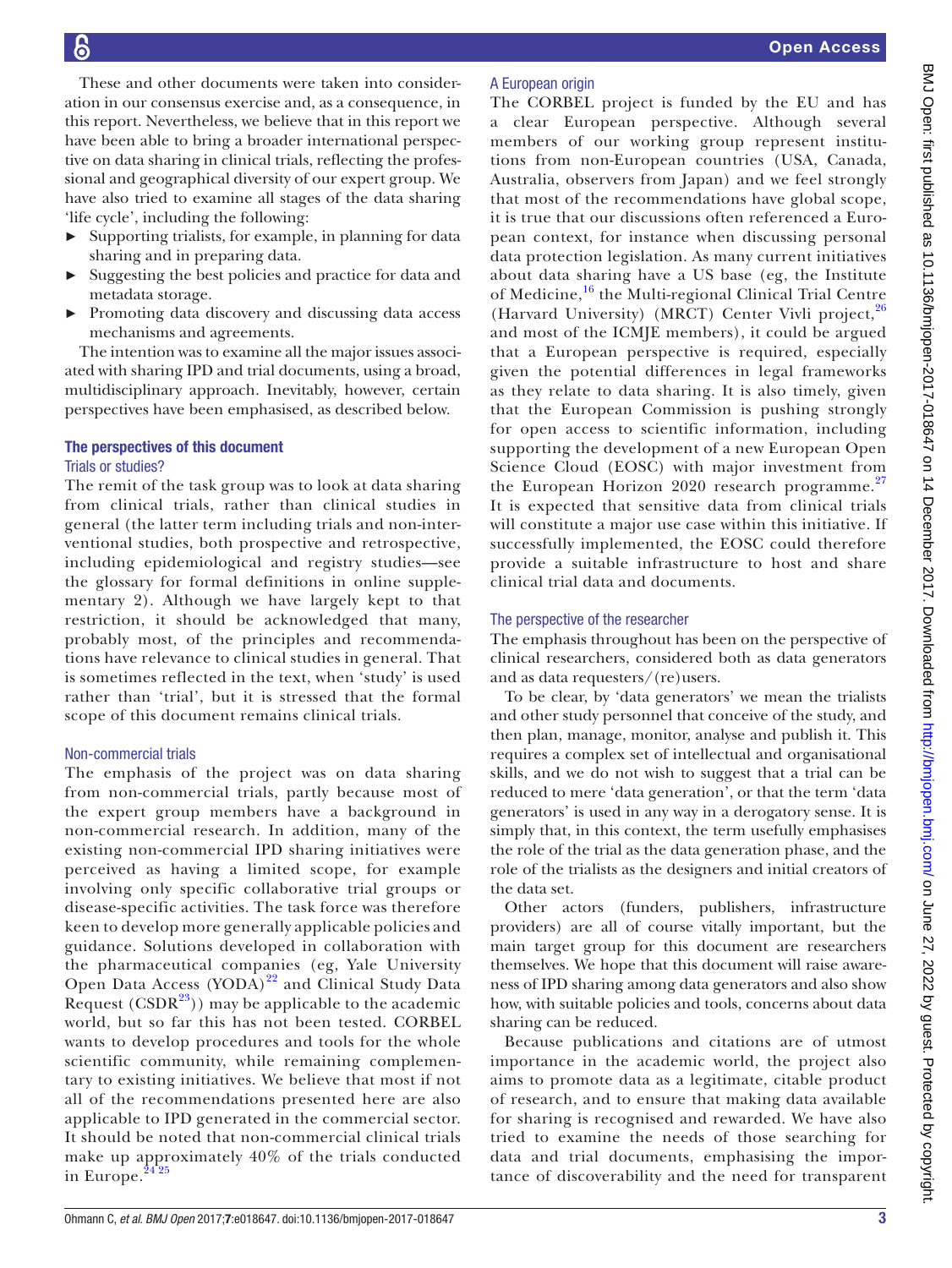gaining access. The aim of this document is to help turn the sharing of data from clinical research, in particular from clinical trials, from an aspiration to accepted practice. It does so by first proposing a set of overarching principles that we think should guide the practice of data sharing, and then examining the policy and practical issues associated with each and making a series of recommendations.

#### **METHODS**

This consensus exercise was carried out in a series of three workshops held over 12 months (March and October 2016, March 2017), supported by exchange of documents and teleconferences within focused subgroups when needed. Successive drafts of the report were circulated before each workshop, with final versions being circulated for comments, suggestions and agreement after the third workshop. The applied methodology was based on the nominal group technique to ensure that all participants had a chance to formulate and contribute their opinions and to vote on the proposals.

The nominal group process<sup>28 29</sup> is a strict, formal procedure to facilitate innovation and creativity while still achieving consensus. It consists of the following steps:

- 1. Proposal of a text by a core group.
- 2. Comment from each group member.
- 3. Collection of comments by the moderator.
- 4. Collapsing of similar comments.
- 5. Prioritisation of discussion points.
- 6. Discussion of all comments.
- 7. Voting on each discussion point.
- 8. Rewriting of text by core group according to voting results.
- 9. Revision of new text by starting again at step (1) until consensus is reached.

The iteration process of step (9) was implemented by starting with a new revised text version at each workshop.

ECRIN established a core group responsible for the management of the consensus exercise and preparation of the consensus document. The group included experts in multinational clinical trials, trial methodology and transparency, trial management services, information technology (IT) tools, and legal issues. The core group's responsibilities were to establish the multistakeholder task force, draft intermediate versions of this report, organise and manage the consensus workshops, coordinate the subgroups, and release the final version of the report.

Given the complexity of the issues around sharing and reusing data from clinical trials, any attempt to develop principles and procedures requires the involvement of a wide range of stakeholders to represent the different groups generating, managing and using IPD. It was also important to ensure that a range of scientific, technical and

legal expertise was present, and that different geographical regions were represented in the discussion. A multistakeholder task force was therefore assembled including researchers, patient representatives, methodologists, information technology (IT) experts, and representatives from funders, infrastructures and standards development organisations, as well as the core group members, to evolve the consensus reported in this document.

Consensus building among the task force was carried out with the support of an independent facilitator, who cochaired the meetings and provided guidance on the consensus process and how to handle and report written feedback on the intermediate versions of the report. Online [supplementary appendix 1](https://dx.doi.org/10.1136/bmjopen-2017-018647) lists the full membership of the core group and multistakeholder task force.

During the first workshop, the task force agreed on the establishment of two subgroups to provide insights to the consensus exercise. The first subgroup worked on terminology, to clarify the main terms used in the project based on legal definitions, regulations and standards. The output of this subgroup is the glossary of standardised terms and definitions reported in online [supplementary appendix 2.](https://dx.doi.org/10.1136/bmjopen-2017-018647) The second subgroup worked on an environmental scan of the existing data sharing repositories and other initiatives relevant for sharing of IPD, to describe current provision and highlight possible missing features or functions. The output of this subgroup will be reported in a separate publication.

#### **RESULTS**

Ten principles emerged from the consensus process, representing what the task force saw as the fundamental requirements for any framework for the sharing and reuse of clinical trials data. They are listed in [box](#page-4-0).

The task force also agreed 50 more detailed recommendations, grouped around seven major topics, each associated with one or more principles, as shown in [figure](#page-4-1) 1.

These seven topics have been used to structure the lists of recommendations that follow. Each section also includes explanatory text for both principles and recommendations.

#### Making data sharing a reality

#### P1: The provision of IPD should be promoted, incentivised and resourced so that it becomes the norm in clinical research. Plans for data sharing should be described prospectively, and be part of study development from the earliest stages.

There is now widespread acceptance of the need for greater sharing of IPD, but much of the pressure for this has been 'top-down'—it has come from funding organisations, professional bodies and journal editors (although some 'bottom-up' sharing activity also exists, eg, within collaborative research groups). Some researchers retain misgivings, for instance about the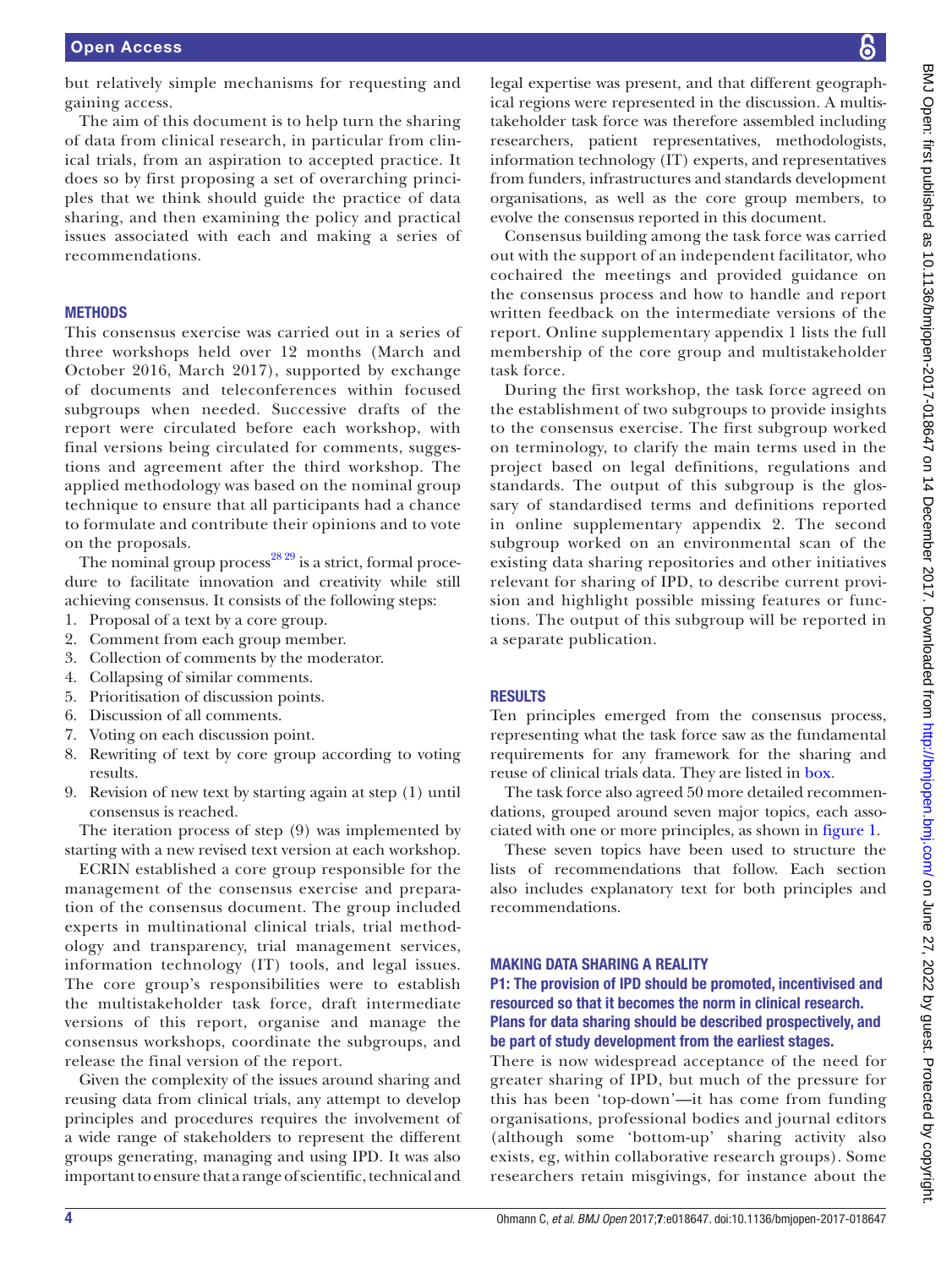BMJ Open: first published as 10.1136/bmjopen-2017-018647 on 14 December 2017. Downloaded from <http://bmjopen.bmj.com/> on June 27, 2022 by guest. Protected by copyright.

#### Box Principles of data sharing in clinical trials (P, principle)

- <span id="page-4-0"></span> $\blacktriangleright$  P1: The provision of individual participant data should be promoted. incentivised and resourced so that it becomes the norm in clinical research. Plans for data sharing should be described prospectively, and be part of study development from the earliest stages.
- ► P2: Individual participant data sharing should be based on explicit broad consent by trial participants (or if applicable by their legal representatives) to the sharing and reuse of their data for scientific purposes.
- ► P3: Individual participant data made available for sharing should be prepared for that purpose, with de-identification of data sets to minimise the risk of reidentification. The de-identification steps that are applied should be recorded.
- ► P4: To promote interoperability and retain meaning within interpretation and analysis, shared data should, as far as possible, be structured, described and formatted using widely recognised data and metadata standards.
- ► P5: Access to individual participant data and trial documents should be as open as possible and as closed as necessary, to protect participant privacy and reduce the risk of data misuse.
- $\blacktriangleright$  P6: In the context of managed access, any citizen or group that has both a reasonable scientific question and the expertise to answer that question should be able to request access to individual participant data and trial documents.
- ► P7: The processing of data access requests should be explicit, reproducible and transparent, but, so far as possible, should minimise the additional bureaucratic burden on all concerned.
- ► P8: Besides the individual participant data sets, other clinical trial data objects should be made available for sharing (eg, protocols, clinical study reports, statistical analysis plans, blank consent forms) to allow a full understanding of any data set.
- ► P9: Data and trial documents made available for sharing should be transferred to a suitable data repository to help ensure that the data objects are properly prepared, are available in the longer term, are stored securely and are subject to rigorous governance.
- ► P10: Any data set or document made available for sharing should be associated with concise, publicly available and consistently structured discovery metadata, describing not just the data object itself but also how it can be accessed. This is to maximise its discoverability by both humans and machines.

resources required to support data preparation, or potential misinterpretation of their data, or a possible reduction in the number of papers they will be able to generate from the data themselves. These fears need to be recognised and mitigated by appropriate resourcing, policies and systems, including changes to the way research activity is recognised and rewarded. Such developments are necessary if making IPD and related study material available is ever to be seen as a normal, integral part of clinical research, accepted as such by the researchers themselves.

To help make that happen, researchers will need support, to ensure that data sharing is considered from the very beginning of study planning. Trying to organise safe and effective data sharing retrospectively, especially if appropriate consent and resourcing have not been obtained, will often be difficult, complex



<span id="page-4-1"></span>Figure 1 Major aspects of sharing and reuse of data from clinical trials. P, principle.

and expensive, and many non-commercial researchers would have great difficulty in justifying the additional input required. Making provision for future data sharing a standard component of study design is therefore essential.

1. *All stakeholders involved in clinical research (eg, funders, patients' groups, researchers, academia, professional groups, industry, editors, and regulatory and ethics authorities) should support sharing of IPD and study documents as a normal part of good practice.*

Most of the major stakeholders in clinical research do recognise the importance of sharing IPD and trial documents, and many have made public statements to that effect. But these changes in attitude have to be turned into practical measures of support. No single group can be held responsible as the main drivers of data sharing, and responsibility (and resourcing) needs to be shared—each stakeholder group will therefore have to evolve their own role within this developing field.

For example, actions taken by the European Medicines Agency in Europe, $30$  by the US Congress with the  $21st$  Century Cures Act in the USA $31$  and by the WHO in the context of public health emergencies $32$ represent policy changes with respect to data sharing at national and international levels, but the full implications of such changes will often need to be clarified. Public funding agencies (eg, NIH in the USA) and funding charities (eg, Wellcome Trust, Bill and Melinda Gates Foundation) increasingly require that the studies they fund include data management and sharing strategies, but the practical limits to the financial support for data sharing from funders need to be explored. Biomedical journals, as exemplified by the ICMJE, are developing data sharing policies that will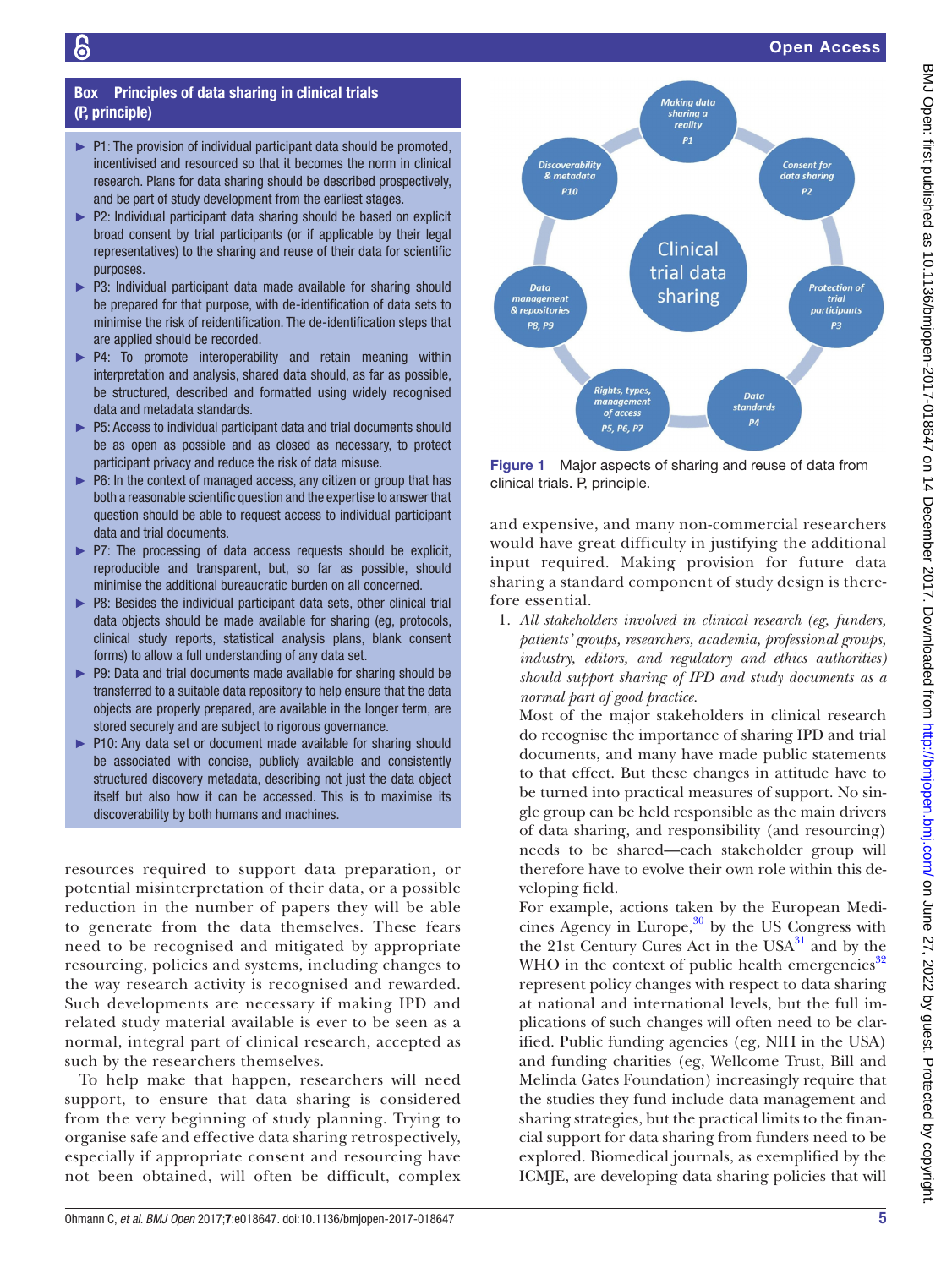oblige authors to make the curated data and metadata supporting their findings available, $^{14}$  $^{14}$  $^{14}$  although the timing of such availability is the topic of debate. International organisations that consider ethics in clinical research, for example the World Medical Association, have also issued statements about data reuse, $33$  and stakeholders will need to develop a consistent interpretation of such principles.

The promotion of a culture of data sharing and reuse will therefore require an ongoing dialogue between all parties, parallel to the efforts aiming to encourage and monitor data sharing. Short-term projects such as CORBEL can play an important role in stimulating that dialogue, but more permanent infrastructure organisations, such as ECRIN, Biobanking and Bio-Molecular Resources Research Infrastructure (BBM-RI) and European Institute for Innovation through Health Data (i~HD), are likely to have a key role in orchestrating such discussions in the longer term.

2. *Any data sharing model should be based on the concept of data 'stewardship' rather than data 'ownership'.*

The data generated in the context of clinical research activities should be seen as a public good—that is, one that is common to humanity as a whole. We believe that is the only way to properly recognise the value of the data and the generosity of the study participants who provided them. Although the researchers who generate the data may have the greatest stake in their use, they should not perceive it as their 'private property'. In fact (and despite the various practical issues that we discuss throughout this document) they have a responsibility to ensure the data are discoverable by others and accompanied by sufficient metadata for them to be found easily, understood in context and used appropriately. Commonly the term 'stewardship of research data' is used to summarise this approach, which includes providing useful accessibility, annotation, curation and preservation of the data.<sup>34</sup>

We recognise that there are not, currently, formal definitions of 'stewardship' and 'ownership' of data that are universally accepted. There are specific uses of both terms, linked to debates about (for instance) contracts, copyright and intellectual property rights, but within the consensus conferences we wanted to keep clear of these more legal and technical issues. We wished to stress instead that the concept of stewardship—as described above—should be the default assumption for IPD sharing, to be used when developing a policy framework and by individual researchers when considering their own data sharing strategies.

3. *Academic and societal rewards for data sharing should be implemented so that making data available for data sharing is seen by researchers as an opportunity. Such incentives might include recognition in the assessment of academic careers or grant proposals.*

For researchers, planning, performing and analysing a clinical trial is a difficult, resource-intensive and lengthy exercise. In the academic world, reputation

and career are mainly based on scientific presentations and publication of research results. Data sharing may be highly desirable from a societal or ethical viewpoint but, up to now, the academic benefit for the data generators has been limited, although some analyses have reported that the citation rate of a publication is higher when its data are made publicly available.<sup>35</sup>

To help convince data generators to share their data, stronger incentives are necessary. The reuse of data sets generated by researchers should be valued in the assessment of academic careers, including for promotion, as part of a more comprehensive evaluation of the professional work of trialists. Shared data sets therefore need to become an acceptable academic coinage. Agreed mechanisms for including data sharing in academic career assessment are not yet available, but a variety of detailed proposals have been made and will need to be tested in practice.<sup>[36 37](#page-22-31)</sup> The evaluation of funding applications should also take into account the applicant's past record of making IPD data available for sharing, and the subsequent level of reuse of that data.

4. *Clinical trial data sets should be considered legitimate, citable products of research. To support citability they must each have a persistent and globally recognised identifier.*

Persistent identifiers, such as the already widely used digital object identifier (DOI), should be applied to data sets to improve discoverability and to allow correct citation. The issue of data citation is currently being intensively addressed, $37-40$  and it is hoped that widely accepted procedures for data citation will evolve in the very near future. For example, the Force11 Data Citation Synthesis Group has published a Joint Declaration of Data Citation Principles, <sup>[41](#page-23-0)</sup> which has been endorsed by 94 repositories, publishers and scholarly organisations, including DataCite, Committee on Data (of the International Council for Science) (CODATA) and the Nature Publishing Group.<sup>42</sup> In addition, several organisations and publishers have introduced metrical instruments for data citation[.43 44](#page-23-2) Identifier, citation and citation metric schemes are an essential prerequisite for the broad acceptance and implementation of data sharing.

A potential problem in assigning identifiers is that different versions of data sets and documents may be available. For instance, trial protocols are often amended and consequently assigned different version numbers, or a long-running study might generate additional follow-up data. Even data generated at the same time may exist in different forms, for instance trial analysis data versus the same, partly uncoded, data set, as originally collected on (e)CRFs. Versioning is a problem common to many types of data storage, and various technical approaches have been proposed—the simplest being distinct DOIs for different versions, but with the linkage between versions retained explicitly in other metadata elements.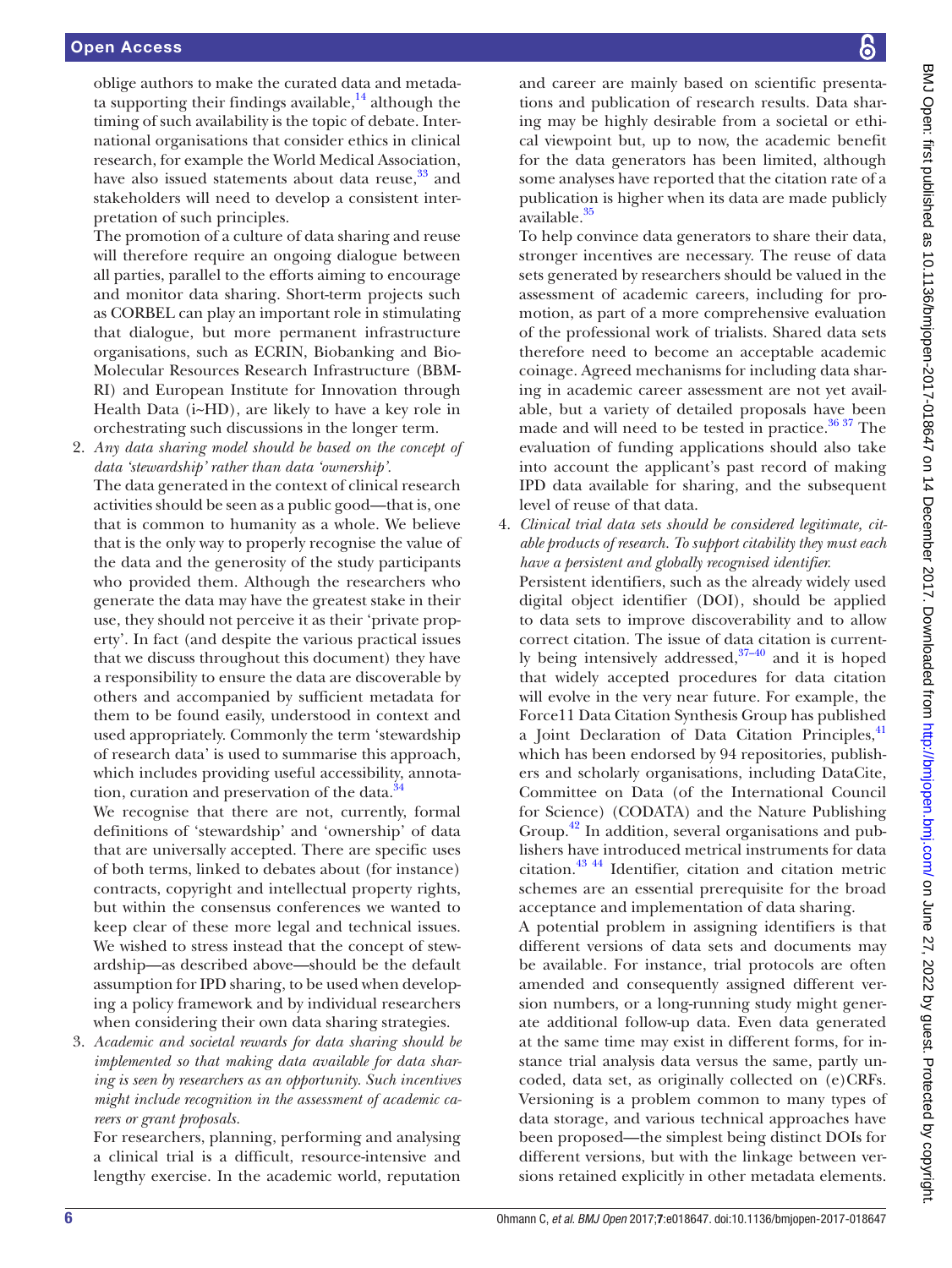The key point we make here is that a generally applied versioning scheme would be a necessary part of any overall approach to assigning identifiers to trial data sets and documents.

5. *Stakeholders involved in clinical research need to develop fair and sustainable financial models for data sharing, to ensure the long-term resourcing of data preparation and storage as well as the request and sharing process.*

The costs of preparing data for secondary use, its subsequent maintenance in repositories and the request and access processes all need to be adequately funded. Inclusion of initial preparation costs in funding applications is probably the most obvious option, but different mechanisms for sustainable funding of data sharing need to be explored. We believe that charging fees for access to data should be avoided wherever possible, as it could discourage applications for access, especially from academic researchers and from low-income or middle-income countries. We accept, however, that there may be situations (eg, for legacy trials) where some of the costs of preparing data for sharing may need to be met by the secondary users, or it will be difficult to make the data available. Irrespective of the business model adopted, the final goal must be to encourage data sharing and reuse.

Long-term storage and access costs are not easily predictable and thus not easily linked to initial funding. Possible sources of support include core/structuralfunding, hosting organisations or private contracting, data deposition fees, access charges, or research and development (R&D) project funding.<sup>45</sup> The discussion on sustainable business models for data infrastructures is ongoing, and it is difficult to identify a preferred model. A particular problem is that while many established national and international data repositories have core streams of income from research funders, these sources of income are usually shortterm and may be vulnerable to change in priorities or in responsibilities. The Organisation for Economic Co-operation and Development Global Science Forum is working with partners on two projects related to Open Data for Science, one on the sustainable business models for data repositories and a second on international coordination of data infrastructures.<sup>46</sup>

6. *To ensure more effective and widespread sharing of IPD and other data objects, organisations should be encouraged to revise their policies to allow wider data reuse.*

Sometimes local policies, implemented by research institutes and universities, may restrict data sharing possibilities for the data generators. These policies can derive from a variety of historical beliefs, including a general distrust of data reuse, perhaps negative prior experiences, worries about academic competition, and concern over ownership and copyright issues.<sup>47</sup> But such beliefs are incompatible with the new global attitudes towards data sharing and reuse, and institutional policies should be reviewed to try and ensure that such barriers are removed.

7. *Data sharing should be prospectively planned, described within a designated section of the trial protocol and summarised in the relevant section of the trial registration record.* To ensure data sharing is considered from the beginning of a trial, it should be included within the trial protocol. This is also suggested by other initiatives, for example in ref $^{17}$ , and mentioned as a standard item in protocols for interventional trials by the standard protocol items: recommendations for interventional trials (SPIRIT) guideline, under 'Dissemination policy':

'The protocol should indicate whether the trial protocol, full study report, anonymised participant-level dataset, and statistical code for generating the results will be made publicly available; and if so, describe the timeframe and any other conditions for access'.<sup>[48](#page-23-6)</sup>

The description of how IPD will become accessible should therefore be much more than a vague statement of intent. It would be useful also to include this information in the trial's registry entry. WHO-adopted registries, such as ClinicalTrials.gov and international standard randomised controlled trial number (trial registry) (ISRCTN), have started to include basic information on publication and dissemination plans and availability of IPD. Following an International Clinical Trials Registry Platform (ICTRP) registry network meeting in 2017, it is expected that new data elements will in time be collected by more registries and displayed through the WHO portal.

8. *All the trial documents (eg, participants' information leaflet, contracts, consent forms, ethical submission documents) should be written taking into account the planned data sharing strategy.*

As a consequence of planning data sharing from trial inception, other documents can be written to take that data sharing into account. Participant information leaflets should summarise the plans for data sharing, including the use of external repositories, and consent forms should include the relevant requests for consent (see following section on consent). The data management plan, as well as other documents submitted for regulatory and ethical review, should refer to the planned data sharing strategy and related actions. It is not yet the case that ethical approval is contingent on planned data sharing, but we suggest that data sharing plans should be open to ethical scrutiny. Ethics committees could play an important role in facilitating responsible data sharing, for instance by assessing plans and ensuring that appropriate information and consent forms are used.<sup>4</sup>

9. *To help support the implementation of data sharing within trial planning, services providing support and storing example documents should be provided.*

As a relatively new activity, planning for data sharing may be difficult for many researchers. Having example documents and templates (eg, of consent forms and protocol sections) may therefore be a useful practical step in promoting data sharing as a normal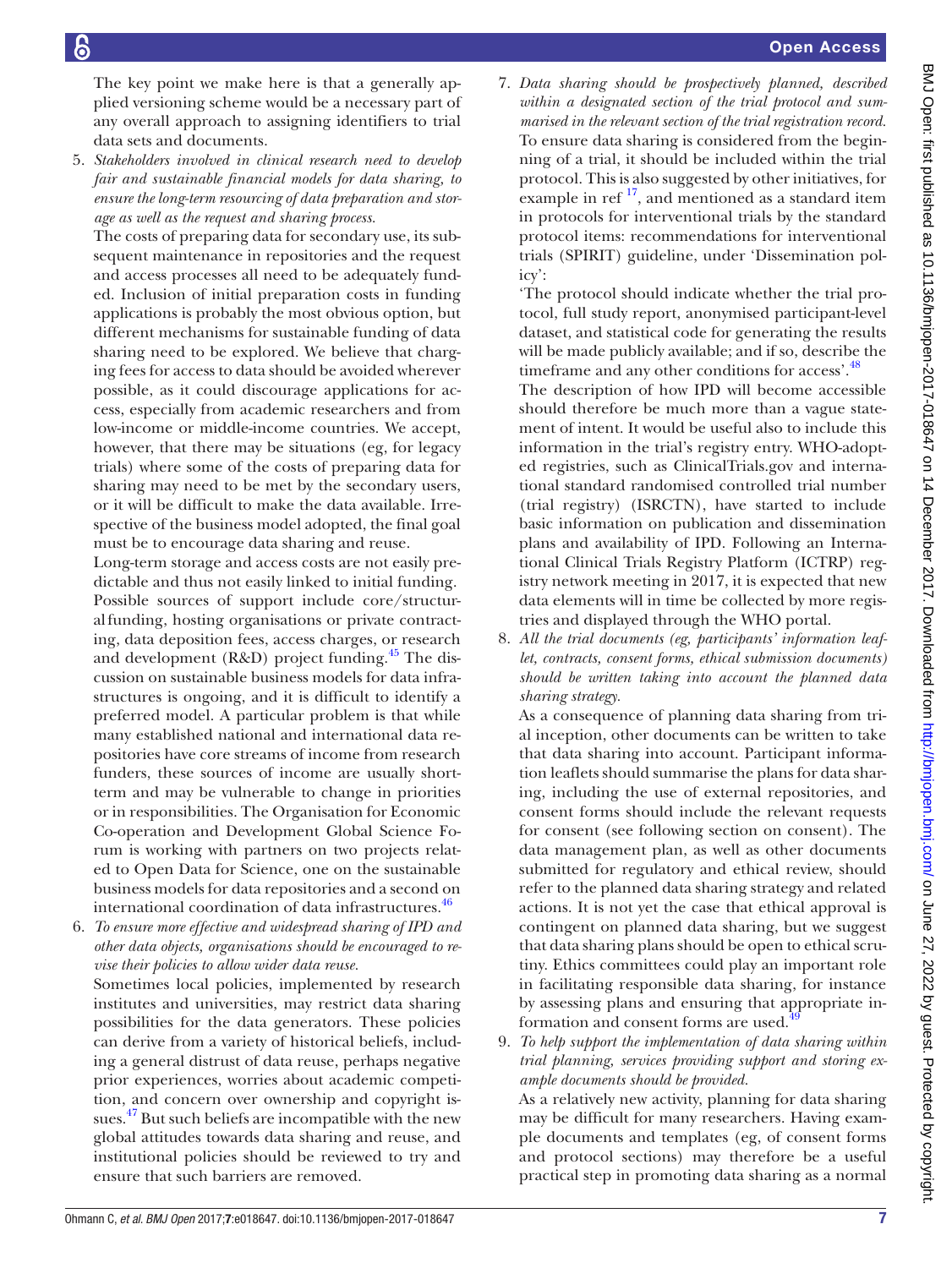trial activity. The provision of advisory services that can make such material available may also be useful. There is no suggestion that each institution should develop its own service, but an organisation acting at national or supranational level could usefully gather and disseminate examples of good practice.

10. *The time for making IPD data and documents available for reuse will vary, but times should be monitored and investigated to identify and normalise reasonable expectations.*

It is difficult to make a statement that is too prescriptive about the timing of 'release' of full IPD data sets for reuse. Other initiatives have attempted to define timelines: for example, the Institute of Medicine report suggested that clinical trial data that will not be part of a regulatory application be made available for sharing no later than 18 months after study completion.<sup>15</sup> The ICMJE originally suggested that data underlying the results presented in a journal paper be shared no more than 6 months after publication, $21$ although more recently, perhaps mindful of some of the practical issues we discuss in this paper, they have provided much more flexible guidance. $50$ 

We believe the goal should be to make trial data and documents available in a timely manner. But the exact time will depend—for instance—on the possibility and timing of publications by the primary investigators, the complexity of the study and any associated substudies, the nature of the documents or data, the amount of analysis and preparation the data might require, and the access regime under which it is planned to make it available.

There is an expectation that most trial documents (other than those describing the aggregate results, such as a clinical study report), could and should be released soon after the end of data collection. For the IPD data sets, however, we believe investigators should be confident that they have completed their own planned authorship activity before making the whole of the IPD data set available. We think it reasonable, however, to expect de-identified data supporting a specific published paper to be available relatively quickly, normally within 1year of that paper's publication. In addition, although different portions of the data set derived from a trial may be released at different times, we believe (along with the ICM- $\mathbb{E}^{50}$ ) that investigators should clearly indicate when they anticipate all the data will be released. In other words, the data sharing plan should include a time limit, available for inspection at the beginning of the study and for comparison, with actual data release, after the study has finished.

It will be important in the future to monitor when IPD is made available, and the access regimes that are used, comparing the reality with the data sharing plans originally proposed. Such monitoring will inevitably require support and funding from research infrastructures, but it will be necessary to identify not just the volume, nature and timing of data reuse, but

also the technical, attitudinal and financial barriers that might impede it. That will facilitate both targeted input to minimise those barriers, and lead to a better, shared understanding of what are reasonable expectations for the timing of data release.

#### Consent for data sharing

#### P2: IPD sharing should be based on explicit broad consent by trial participants (or if applicable by their legal representatives) to the sharing and reuse of their data for scientific purposes.

The process of informing trial participants about possible sharing of their data, and then gaining their explicit consent to it, is of fundamental importance, and is normally a prerequisite for the sharing of pseudonymised data (ie, data that have been de-identified but that can still be linked back to individuals using additional but separately stored material—see the glossary in onlin[esup](https://dx.doi.org/10.1136/bmjopen-2017-018647)[plementary appendix 2](https://dx.doi.org/10.1136/bmjopen-2017-018647) for further details).

Data sharing activities that are an integral part of a trial (eg, data transfer between collaborating groups) can be anticipated and described in the information given to participants, and so can be included within the informed consent for trial participation. But the nature, purpose and destination of IPD sharing that may occur after the trial completes are impossible to predict. By definition, therefore, any consent for this secondary use of data cannot be fully 'informed'. Instead what should be sought from the participant is a 'broad' consent to their data being shared, with the caveat that it should be shared only for scientific purposes.

It is worth noting that the European General Data Protection Regulation's  $(GDPR)^1$  $(GDPR)^1$  requirement, that the data subject be fully informed about the purpose of data processing at the time of data collection, is less strict when it comes to scientific research. For instance, Recital 33 of the GDPR suggests that:

It is often not possible to fully identify the purpose of personal data processing for scientific research purposes at the time of data collection. Therefore, data subjects should be allowed to give their consent to certain areas of scientific research when in keeping with recognised ethical standards for scientific research. […]

The EU clinical trial regulation 536/2014 also refers to reuse of data from clinical trials for future scientific research, underlining the importance of the consent to use data outside the protocol of the clinical trial, the right to withdraw that consent at any time, and mechanisms to review that secondary analyses are appropriate and ethical (paragraph 29 of the preamble). $5$ 

Broad consent should still be given with as much information as is practicable, for instance about the reasons for data sharing (in general, not as it might relate to their own data) and the nature of any preparation of the data prior to them being shared (for instance a statement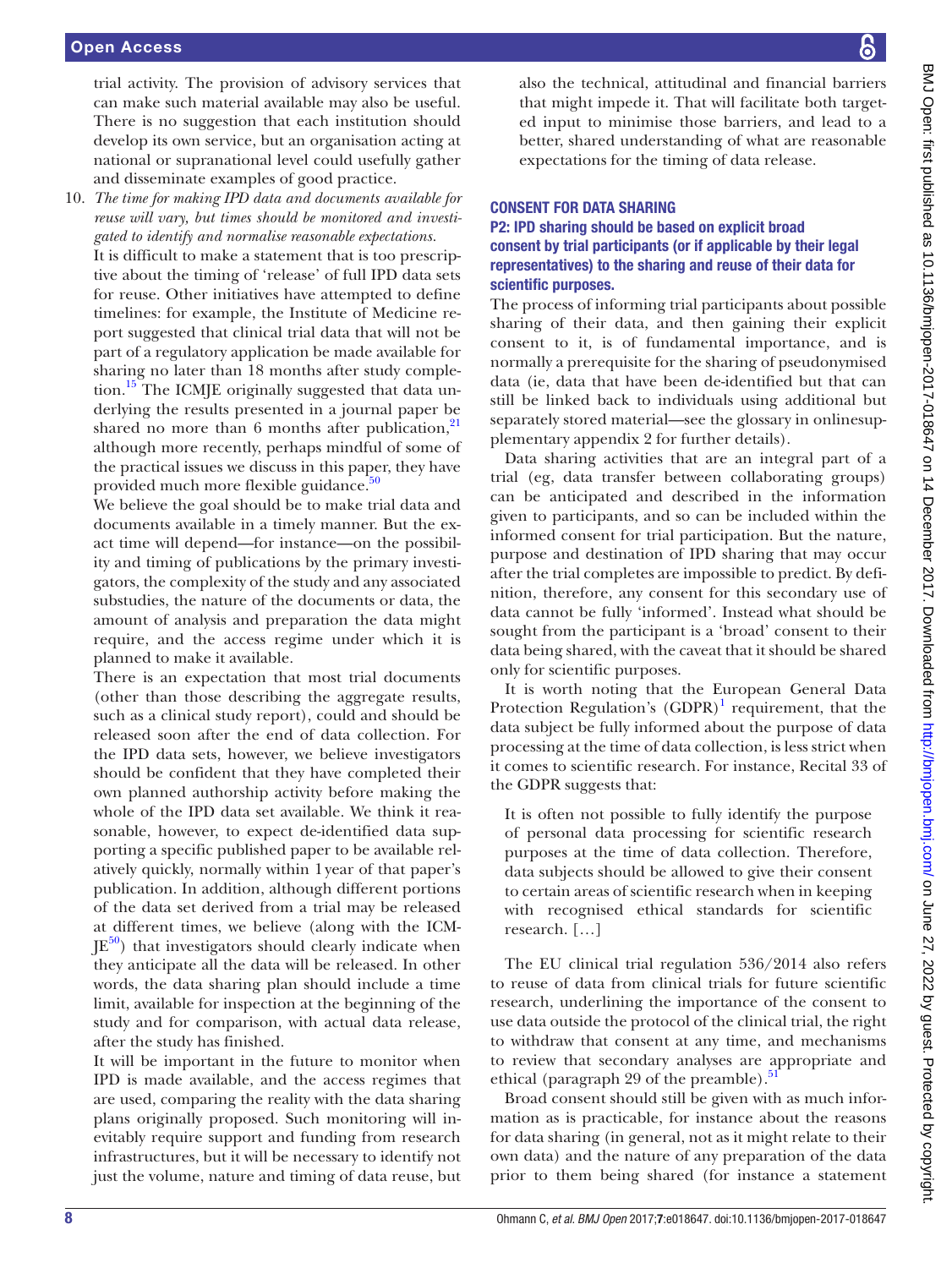saying that it will be de-identified). Like all consent, to be meaningful it must also be given without coercion, however unintended that coercion might be. In particular, the consent should be explicit and clearly separate from any other consent. It cannot be implied by the consent to participate in the trial, because it is a separate activity and not part of that trial (although as explored in the discussion section, we accept that not everyone holds this view). Nor can consent to data sharing be used as an inclusion criterion for the trial, as this implies coercion.

It has been argued that if participants need to provide separate consent for data sharing, there is a danger that any shared data set will differ from that used in the original analysis, that is, that participants who do not agree on sharing their data are systematically different from those who agree, producing a bias in the population under study. Because of this it is argued that consent to data sharing should be assumed unless an 'opt-out' option is exercised. One difficulty with the 'opt-out' approach is that this is not a valid concept in many EU countries, but the more fundamental problem is that it is not a form of explicit consent. In fact, it would create only an implicit consent, and we believe that would form an inadequate basis, legally and ethically, for later data sharing actions.

11. *Gaining consent to secondary use of data should become a standard procedure, to provide legitimate sharing of data collected during clinical trials.*

This recommendation follows as an obvious consequence of the principle above. Gaining explicit broad consent is the only simple way to avoid the legal complexities of attempting to share data where such consent does not exist. Even though, in some jurisdictions, explicit consent for the secondary use of fully anonymised clinical trial data may not be legally necessary, there are problems with what 'fully anonymised' might mean in practice. In addition, the legal context continues to evolve, for instance with the introduction of the  $GDPR<sup>1</sup>$  $GDPR<sup>1</sup>$  $GDPR<sup>1</sup>$  in Europe, and future national modifications and judicial interpretations of that regulation, and it is difficult to predict possible limitations on the use of data without consent. Beyond this pragmatic requirement for gaining consent, there is also an ethical imperative to be open and transparent with participants about the possible use of their data, which should make seeking explicit consent for data sharing mandatory.

12. *Normally, the explicit consent for data sharing should be provided at the same time of the informed consent for the clinical trial participation.*

Although separate, the consent to IPD sharing should normally be obtained at the same time as the consent for participation in the trial. This makes the whole process more practical and less of a burden for both investigators and participants. There will be

some circumstances when this is difficult (eg, emergency care situations), and the consent to secondary use of data may therefore necessitate a separate consent event.

### 13. *The consent for secondary use of IPD should be as broad as possible.*

The broad consent given should allow the future scientific use of the data. Restricting future secondary use to research in particular disease areas or types of research, for example, should be avoided, because it will be impossible to predict the source of requests for data access and how they might be categorised. The concept of broad consent comes from the field of biospecimens and biobanks, where it is generally accepted from an ethical perspective, especially when there is a process of oversight and approval of future research activities.<sup>52</sup> We therefore recommend a broad consent for 'data sharing for scientific purposes', which explicitly excludes any other, for example, for insurance or forensic purposes.

- 14. *An appropriate consent process for secondary use of data should ensure the following:*
	- a. The reasons for asking about data sharing, and the general benefits of data sharing in clinical research, are made clear to the trial participant. Although it is envisaged that most trial participants will willingly consent to data sharing, it is still important that potential trial participants are informed about the general benefits of such sharing for science and medical practice. This information is likely to be part of the patient information sheets.
	- b. The nature of data preparation, storage and access is explained to the trial participant, so far as they are known at the time the patient documents are produced.

It will also be important to describe, in broad terms, how and where the data will be stored, and how confidentiality will be maintained (eg, by de-identification measures). Even though consent for data sharing cannot be fully informed, because the nature, purpose and destination of data sharing that may occur after the trial completes are impossible to anticipate, efforts should still be made to describe the measures that will be used to protect participant privacy, the type of requests that will be considered and the scrutiny to which they will be subjected, and so on. In other words, the consent should be as informed as possible. Obviously, this requires at least the outlines of a data sharing strategy to be in place from the outset of the trial.

c. The information provided should be clear and concise, and couched in vocabulary understood by the trial participants (or if applicable their legal representatives).Further research is needed to identify appropriate ways of presenting this in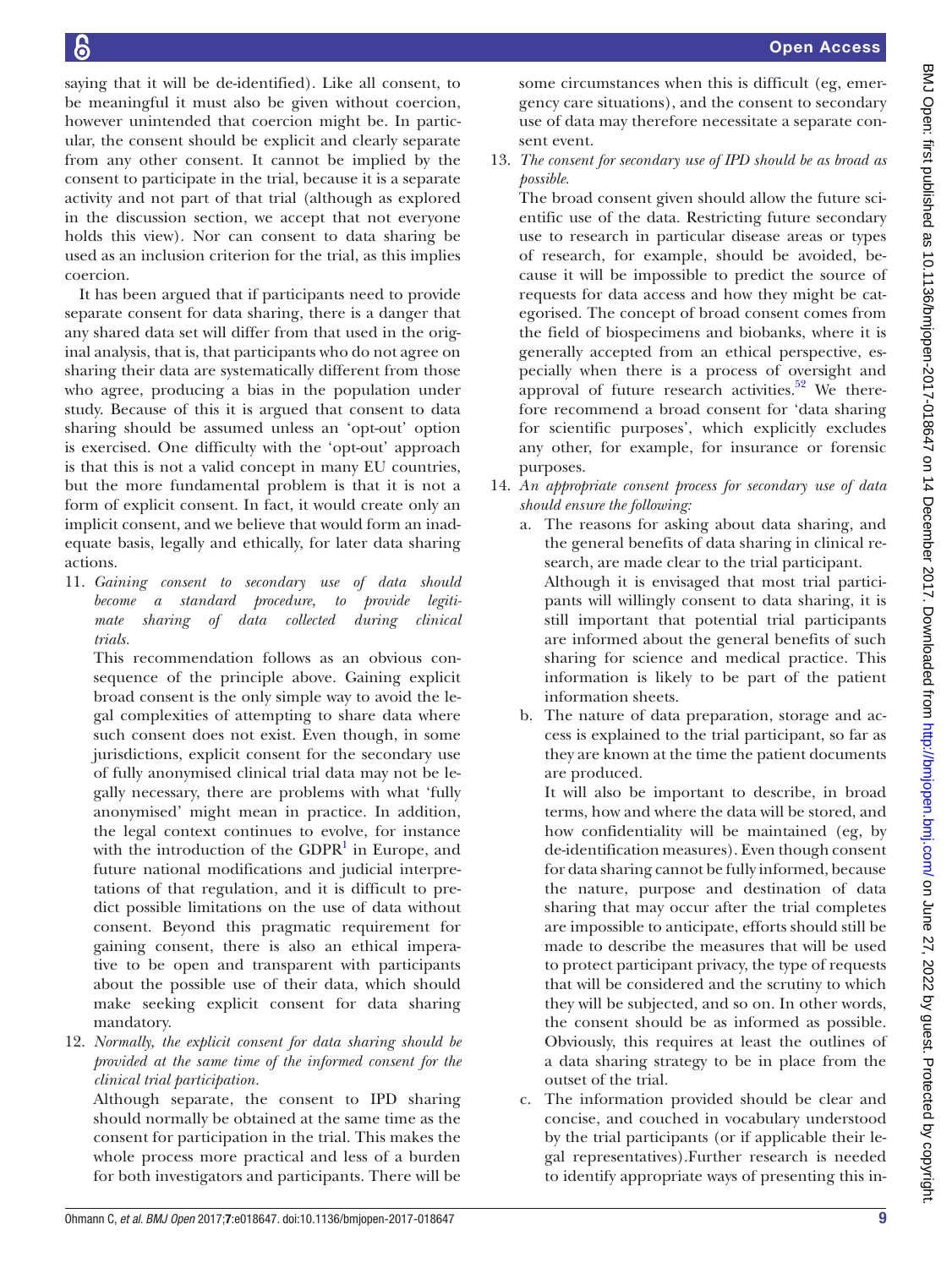formation to the participant, and good practise needs to be defined and implemented.

d. The explicit consent for data sharing should be reflected in the layout of the consent forms.

A request for consent to secondary use of data must be clearly distinguishable from any other matters in the informed consent document. This does not mean, however, that separate consent forms or documentation are required to handle data sharing—the different signature sections can be integrated into one document, and it would normally be easier to do so.

e. Although data participants should have the right to withdraw their consent for data sharing, the practical difficulties in implementing this should be made clear.

There is no dispute that the right to withdraw consent to data sharing must be respected. In legal terms, the need for a consent is normally coupled with a corresponding right to withdraw that consent, and this is acknowledged, for example, in the GDPR (article  $7.3$ ).<sup>50</sup> As long as the stored data are still pseudonymised (ie, a participant's data can be identified), a participant's request that their data be removed from the data set can be honoured. This might involve providing new versions of data sets to repositories, and be supported by including clauses about the management of withdrawn consents in data use agree-ments.<sup>[53](#page-23-11)</sup> As pointed out in the EU clinical trial regulation 536/2014, however, the withdrawal of informed consent should 'not affect the results of activities already carried out, such as the storage and use of data obtained on the basis of informed consent before withdrawal' (paragraph 76 of the  $p$ reamble). $51$ 

The practical difficulties, and associated costs, in modifying data already delivered to a separate repository should not be underestimated, and it may therefore be difficult to offer the withdrawal option once data have been deposited. There are even more difficulties in withdrawing data after they have been shared with a secondary user—in fact this may be impossible in practical terms. The key point is that any limitations to withdrawing consent for data sharing should be made clear in any explanatory material in the patient information sheets.

#### Data preparation: protection of trial participants P3: IPD made available for sharing should be prepared for that purpose, with de-identification of data sets to minimise the risk of reidentification. The de-identification steps that are applied should be recorded.

Shared IPD from clinical trials used for further scientific research should always be de-identified and either pseudonymised or anonymised (see glossary in online [supplementary](https://dx.doi.org/10.1136/bmjopen-2017-018647) [appendix 2\)](https://dx.doi.org/10.1136/bmjopen-2017-018647). All three are important concepts, although only the last two are used within EU law. Any consideration of data preparation requires a shared understanding of these terms, so they are discussed below.

De-identification is not defined under the GDPR but is defined in the USA, for example in the Health insurance portability and accountability act (HIPAA) regulations.[54](#page-23-12) It means removing or recoding identifiers, removing or redacting free text verbatim terms, and often removing explicit references to dates. Participants' identification code numbers are de-identified by replacing the original code number with a new random code number. It is used in this document to indicate that identifiers have been removed from a data record but does not necessarily mean that the data record meets the requirements of being pseudonymised or anonymised according to GPDR.

Pseudonymisation means processing personal data in such a way that the data can no longer be attributed to a specific data subject without the use of additional information, (eg, a data set linking trial identifiers to identified or identifiable persons) provided that such additional information is kept separately and under controlled access, to prevent the data being identifiable in isolation. Although theoretically such information could be used to match against a clinical trial data set and identify individuals, this would be very difficult in practice and could only occur if there was a major breach of security.

Anonymisation is a technique applied to personal data to make it, in practice, unidentifiable. Full (complete, or irreversible) anonymisation involves de-identification *and* the destruction of any link to an identified or identifiable person via a pseudonym. Effective anonymisation can be applied to a specific data set, by de-identification and removal of the link to a pseudonym, coupled with the use of new identifiers for individuals. There is no link maintained between these new internal identifiers and any others that might exist, for example in another pseudonymised data set (eg, pseudonymised data set of the sponsor).

Thus, if a de-identified data set is pseudonymised, the participants in it can be identified only by those who possess the relevant 'additional information'. If a de-identified data set is fully anonymised, the participants cannot be identified by anyone (leaving aside the theoretical possibility of matching against the original clinical data). If a de-identified data set is effectively anonymised, there remains only the very small possibility of matching the data against a corresponding but pseudonymised set, if it is accessible (it should not be), but the matching cannot be guaranteed, especially if the participants share many of the same data values.

15. *Before data can be shared, they should be de-identified, removing possible identifiers to minimise the risk of reidentification.*

Adequate de-identification is one of the key determinants of successful protection of study participants from reidentification. The level of de-identification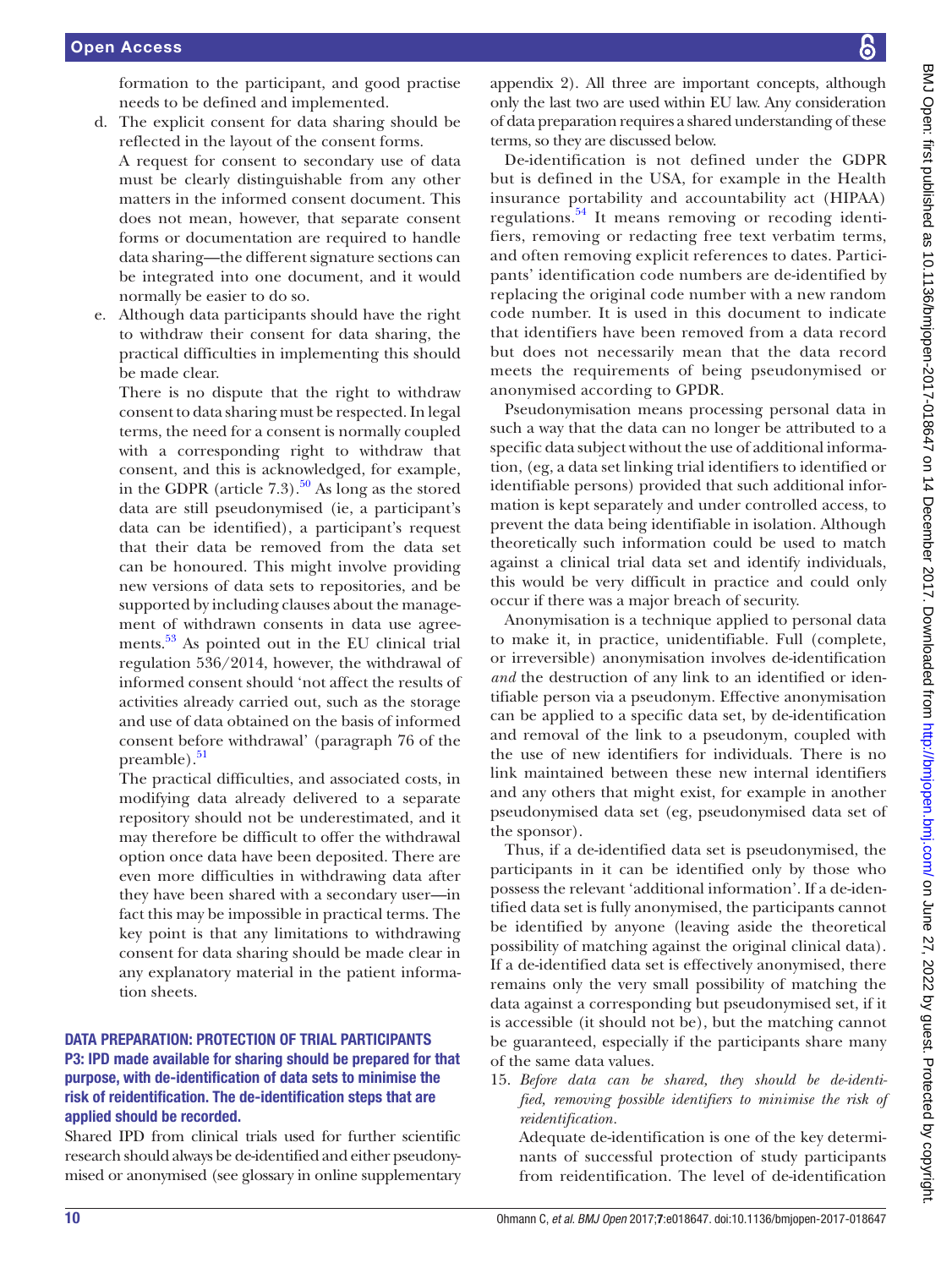required for both pseudonymised and anonymised data is the same. In all cases it should provide a high level of assurance that the data content, in and of itself, cannot be used to identify the individuals within the data set. Other policies and procedures (eg, the use of a data use agreement) also provide protection against reidentification, but de-identification is a necessary prerequisite and should be applied to all data made available for secondary use.

16. *Shared data should remain pseudonymous unless that is not allowed by the relevant legislation. Additional information that may allow reidentification should be stored securely and not shared.*

Sharing of pseudonymous data is recommended and should be the normal expectation. Clinical trial data are pseudonymous when collected, or can be easily turned into pseudonymous data within the research unit, by processing of the data set and splitting off the identifying data points. It would be rare for trial data to become fully anonymised, or at least not until many years have elapsed after data collection. There are legal obligations on sponsors to maintain the pseudonymised data set, as collected, for many years, the exact time depending on national regulations. In addition, the original investigators, or their institution, may want to use the pseudonymising key in case they wish to return to the same participants to carry out further investigations (assuming they have the ethical approval and/orexplicit consent to do so).

The principal options for sharing data are therefore (1) to share the pseudonymous data set, but not the pseudonymising code; or (2) effectively anonymise the data set before it is shared, by replacing the identifiers used in the trial with another independent set and not retaining any linkage information between the two.

The advantage of sharing pseudonymised data is that, if the secondary user discovers good reasons for clarifying, expanding or matching some of the data, or even for further investigations with some of the source population, they can contact the holders of the pseudonymous data and discuss if and how this might be achieved, because the individual participants are still (indirectly) identifiable. This does not mean that identifiable or identifying information would be transferred to a secondary user, unless there was explicit consent from the participant for this to happen (although this seems unlikely to be given). It only means that if a case can be made for identifying the individuals in the data set, it is at least possible to discuss the possibilities of doing this, including possibly returning to the individuals concerned to request additional consent.

17. *Standard procedures and techniques for de-identification should be applied, whenever they exist, and fully documented to ensure transparency and reproducibility.*

De-identification should be consistent with current standards, guidelines and policies provided by official bodies and scientific organisations.<sup>55-62</sup> Techniques and guidelines for de-identification of health data exist and are becoming more common in research (eg, ref  $63$ ). The record of de-identification should be stored, most usefully alongside the de-identified data set as another piece of metadata. To make it easier to review the de-identification that has occurred, we need a standardised, and ideally machine readable, way of describing those de-identification actions.

18. *An assessment of the residual risks for reidentification of participants in de-identified data sets should be performed.* Under the GPDR, at least in Europe, there is obligation on the data controller to carry out a data protection impact assessment (DPIA), to 'evaluate… the origin, nature, particularity and severity' of the 'risk to the rights and freedoms of natural persons' before processing personal data. The impact assessment 'should include the measures, safeguards and mechanisms envisaged for mitigating' the identified risks. This implies that the initial de-identification of data, for instance prior to its deposition in a repository, should be accompanied by such an impact assessment, ideally included within the record of de-identification described in recommendation 17.

In addition, at least in a managed access environment, assessments of reidentification risk should be made when data are requested for secondary use, because a full risk assessment will be sensitive to the particular context of the planned usage, in particular any data use agreement. If the data have already been adequately de-identified, such a risk assessment may be relatively light, and in some cases, may be delegated to the repository managers.

Practical guidance is available on managing de-identification and assessing the associated risks. For example appendix B of the Institute of Medicine's paper on data sharing, <sup>14</sup> 'Concepts and Methods for De-identifying Clinical Trial Data', provides a useful overview of both the assessment of risks and strategies to mitigate them, focused on but not restricted to the US context. In Europe, the article 29 data protection working party has produced a detailed guide about the DPIA and how it should be applied. $64$  But it should be noted that, at this point, it is unclear how different national jurisdictions may interpret the requirements for impact assessment in the specific context of the sharing of clinical research data. The legal responsibilities of the trial sponsor, as the data controller, and if and how they might be delegated to others, remain to be clarified.

19. *Reidentification of data subjects should always be forbidden.* Attempted reidentification of data subjects should be explicitly prohibited in any formal data use agreement. Even when a binding agreement does not exist,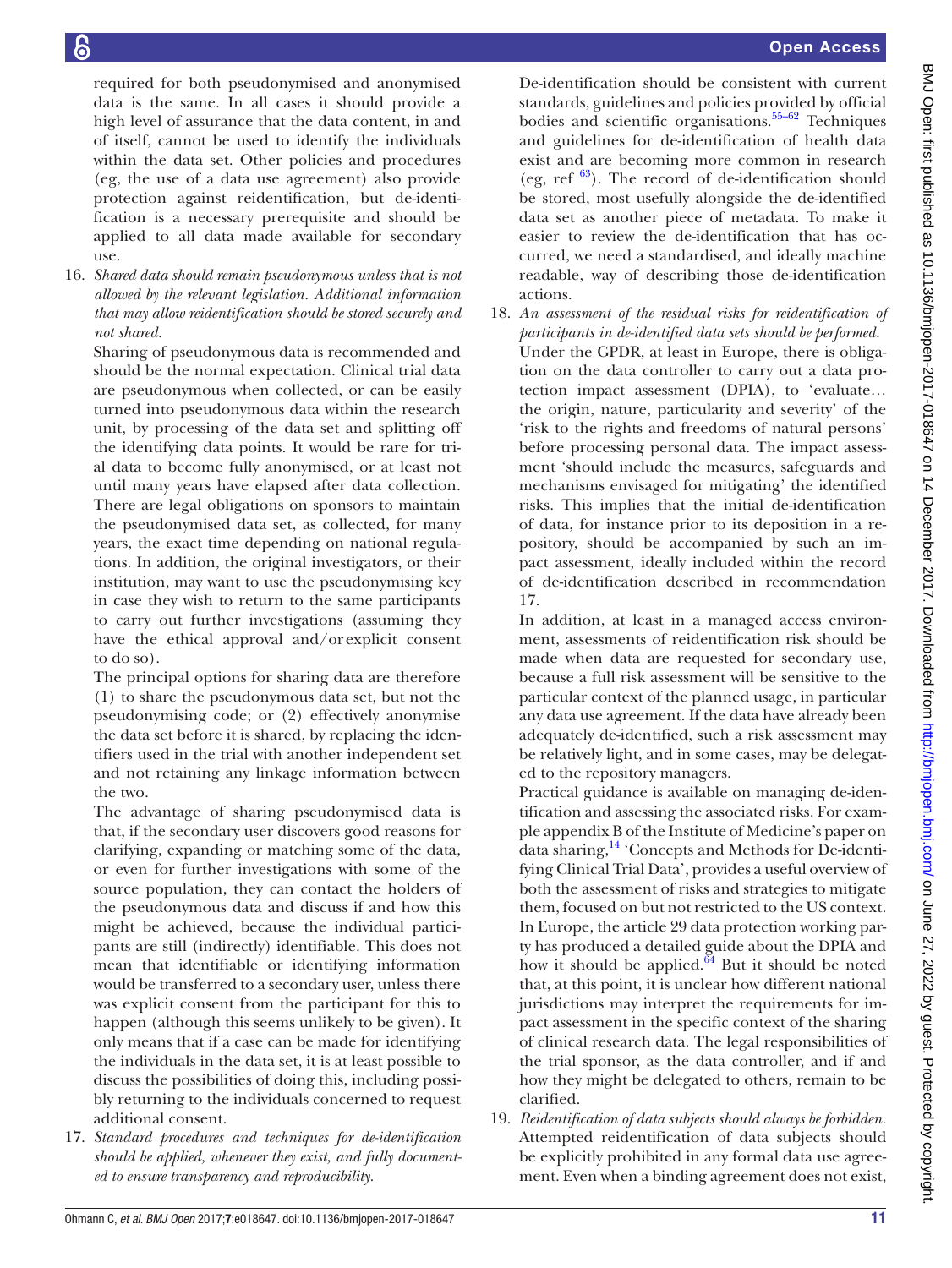attempting reidentification is likely to be illegal, and in any case should be subject to sanction. The sanctions that might be applied could be organisational (eg, for serious misconduct) and financial (eg, loss of access to further funding) as well as legal (eg, for breach of contract).

20. *In cases where no explicit consent for data sharing was obtained from the trial participants, data sharing may still be possible if the data are prepared, and data requests processed, in ways that maintain legal compliance.*

Data that do not carry an explicit consent to data sharing (as from many past and current trials) could still be shared in circumstances where national or other regulations allow for exceptions to the normal restrictions on data sharing, for instance where obtaining consent is seen as too impractical for researchers or too burdensome for participants, and the risks are assessed as low. In such circumstances, it is anticipated that the proposed sharing request and data use may need the involvement of ethical committees or other review boards, dependent on national systems. In addition, the data may be required to undergo an increased level of de-identification, and the data use agreement may impose greater restrictions on data access.

Effective anonymisation may also be an option, although there has to be a mechanism to agree that anonymisation has been truly achieved. If that is the case the data protection regulations no longer apply. Anonymising data will itself usually be seen as data processing, and thus covered by data protection regulations. The anonymisation would therefore have to be done by someone who had been authorised to process the data.

The difficulty is that many of the issues surrounding the secondary use of data without explicit consent have yet to be clarified, and will need (in Europe) the further interpretation by national authorities of the requirements represented by the GDPR, in the specific context of clinical research data. The emphasis in future trials should be on avoiding this issue altogether, by a rapid and widespread introduction of explicit consent procedures for data sharing.

21. *Services to support de-identification of data sets, which could range from simple guidance, through consultancy, and on to performing and documenting the de-identification process, should be established.*

To ensure good practice in this area, it would be useful to identify existing centres of expertise and/ or develop central services that could provide robust de-identification practices, documentation and/ or review. Such services could make use of the existing guidelines and good practices, as for example those from the Council of Canadian Academies, [61](#page-23-16) and develop them further in the particular context of clinical trial data. In time, such good practices could be disseminated to research units so that they become able to carry out their own de-identification measures.

#### Data preparation: data standards

P4: To promote interoperability and retain meaning within interpretation and analysis, shared data should, as far as possible, be structured, described and formatted using widely recognised data and metadata standards.

A greater use of data standards is critical to the success of data sharing. Without such standards, any shared data are harder to interpret with confidence and much more time-consuming, and thus costly, to aggregate. Standards can apply to data item definitions and codes, to controlled vocabularies used for categories, and even to the way data are structured and exchanged. The file formats used for storing and transferring data should also be standardised to make data processing easier.

It is accepted that the nature of clinical research, where novel interventions may be under test, means that it may sometimes be necessary to create new definitions and codes for some of the data items used in a trial. The aim, however, should be to make use of widely recognised data standards wherever possible (such as those from CDISC). Where new definitions are required, to support new science, they can and should be derived by extending existing standard schemes. The widespread use of data standards has a critical role in reducing the costs and maximising the utility of data sharing.

22. *Data and coding standards should be built into any trial's data design prospectively, from the beginning of the trial.*

It is very difficult to try and apply standards and data definitions after a trial database has been designed and the data collected, or to try and change data structures unless a trial has been designed from the beginning with those data structures in mind (eg, it is much easier to map data to Clinical Data Interchange Standards Consortium - Study Data Tabulation Model (CDISC SDTM), the tabular data format used by the Food and Drug Administration (US) (FDA), if it has been collected using Clinical Data Interchange Standards Consortium - Clinical Data Acquisition Standards Harmonisation (CDISC CDASH) data items). Legacy data conversion can be done when there is value in combining data from prior trials, but it is resource-intensive and may compromise data integrity. The time and costs required for retrospective 'standardisation' would put such an exercise beyond the resources of many non-commercial units. Instead, it is important that standards are designed from the start, with decisions made about the coding and other systems to be used made as part of the trial design process.

23. *Among the various data standards available, those from CDISC should be considered as offering the best starting point currently available for defining and coding data and metadata in a consistent way.*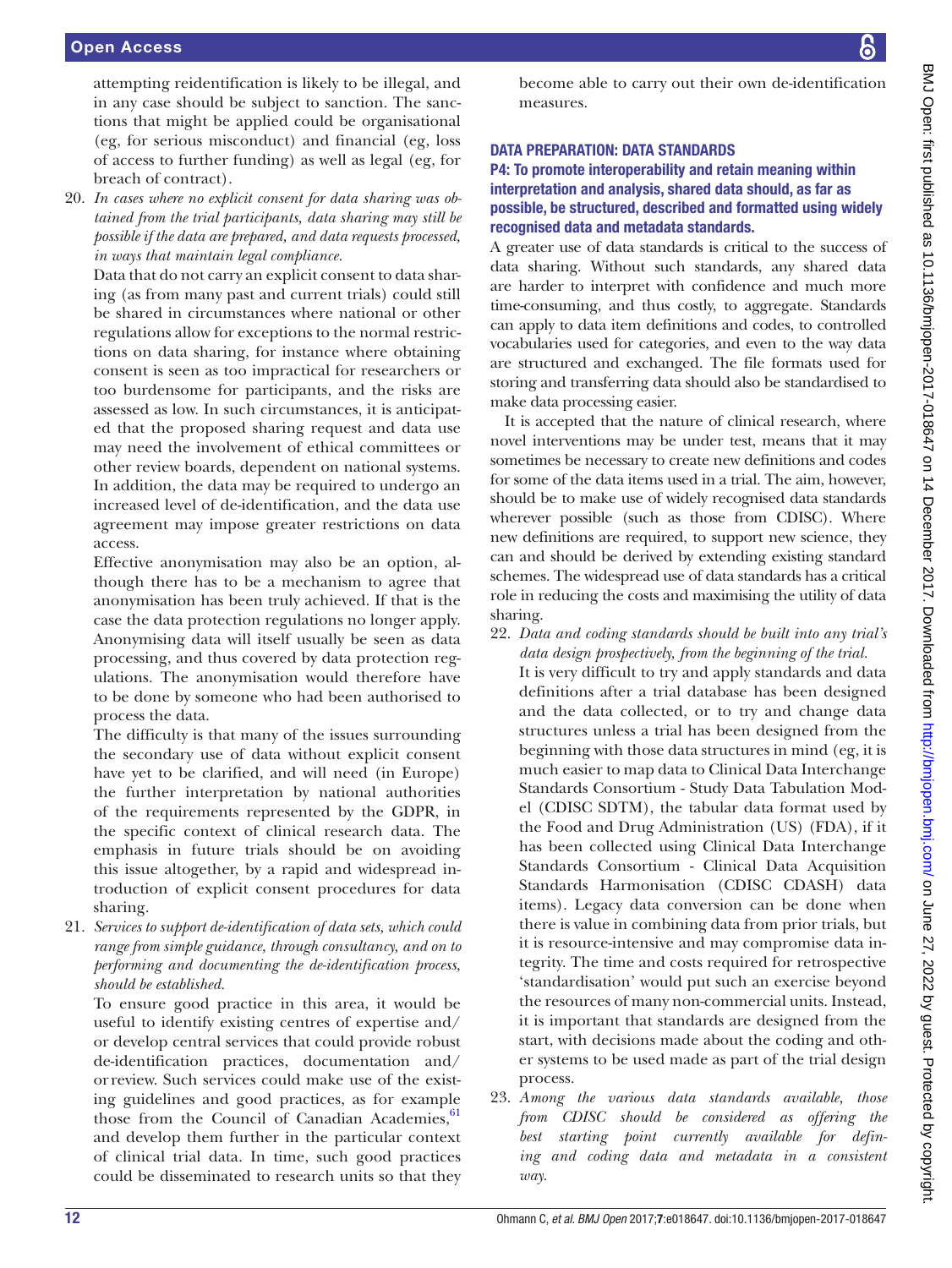In a steadily evolving standards environment, there is clearly a risk attached to recommending any specific standards. Nevertheless, the work CDISC has done in developing standards in clinical data items and data structure for nearly 20 years has resulted in a suite of useful and harmonised data standards of particular relevance to clinical trial data.<sup>65</sup> We would encourage researchers to examine one or more of these standards, which have been widely adopted around the globe, as a vehicle for introducing more standardisation into their trial data. Of course, using other recommendations and standards—for example, core outcome sets as collected by COMET, $66$ Medical Dictionary for Regulatory Affairs coding for adverse events $67$  and the eTRIKS standards for translational research $68$ —can also increase interoperability between data and complement the CDISC standards.

It will also be important to develop standards further so that they can apply to a greater proportion of data from clinical practice, including working towards a maturation of healthcare data standards, such that they can be used synergistically with research standards.

24. *Non-commercial clinical research infrastructures should actively support the prospective use of data standards, for instance by taking advantage of existing training, materials and supporting services, and expanding these as needed.*

The use of data standards in non-commercial research has been relatively limited up to now, and consequently there is a need to increase awareness of the different standards available and their uses, and develop tools and services that can help researchers apply them in practice. Infrastructure organisations, such as ECRIN and the various national networks, working with the standard development organisations, can play a key role in this. Support might range from awareness raising workshops and developing informational materials through to curating libraries of data collection instruments. For CDISC standards there is SHARE (Shared Health and Research Electronic Library), a tool providing access to curated machine-readable versions of CDISC standards and  $terminology.<sup>69</sup>$ 

25. *Non-commercial clinical research infrastructures should actively participate in the standards development process to further extend the standards as needed.*

There is a need for more non-commercial research organisations and infrastructures to become involved in data standard development. In the past standards development has often been driven by requirements for submission to regulatory authorities, although, more recently, the process has broadened to encompass standards that apply to public health and disease outbreaks, nutrition research and observational studies.

It will be important to continue these developments to ensure that standards are equally useful, and equally applicable, to both the commercial and non-commercial research sectors. We recognise that increasing the engagement of non-commercial research facilities with data standards will necessarily be a gradual and long-term process, but the potential scientific benefits are too great for that engagement not to occur. Key to that process will be academic recognition and reward for input into standard development.

26. *Clinical trial data sets should always be associated with metadata that describes the characteristics of each data item (eg, type, code, name, possibly an ontology reference), as well as the schedule and design of the trial.*

As a minimum, a basic data dictionary and study schedule should be provided, for instance as spreadsheets, or as an (CDISC) operational data model (ODM) XML file. Ideally, however, the metadata should include the meaning of the individual data items (eg, to clarify different types of blood pressure measurement, or the meaning of 'clinically significant') either by providing brief descriptions or by referencing a published ontology. The CDISC Define. XML metadata system provides one mechanism to remove ambiguity in this way. The more uniform data set metadata becomes, the more feasible it will be to build tools that can search, compare and aggregate data sets automatically, potentially reducing the costs of data reuse.

27. *Data sets should be made available for sharing in one or more standardised file formats that can be read by a wide variety of different systems.*

Proprietary and statistical software formats should be avoided. Using relatively simple and generally interchangeable file formats (sometimes referred to as transport standards), which can be accessed using a variety of file manipulation tools, is an important aspect of making shared data as accessible as possible to a wide range of potential users.

Any formats should, however, allow for the explicit preservation of structure within the data, including parent–child relationships. For that reason, structured text, based on XML schemas, is a particularly useful and generally applicable format. ODM XML has the advantage of supporting an audit trail to ensure data traceability and provenance.

#### Rights, types and management of access P5: Access to IPD and trial documents should be as open as possible and as closed as necessary to protect participant privacy and reduce the risk of data misuse.

28. *A range of access types to shared data and documents is expected and encouraged, including different forms of controlled access.*

The guiding principle we encourage is that IPD and associated documents should become as openly accessible as possible. Although we believe most trial documents should be openly accessible without re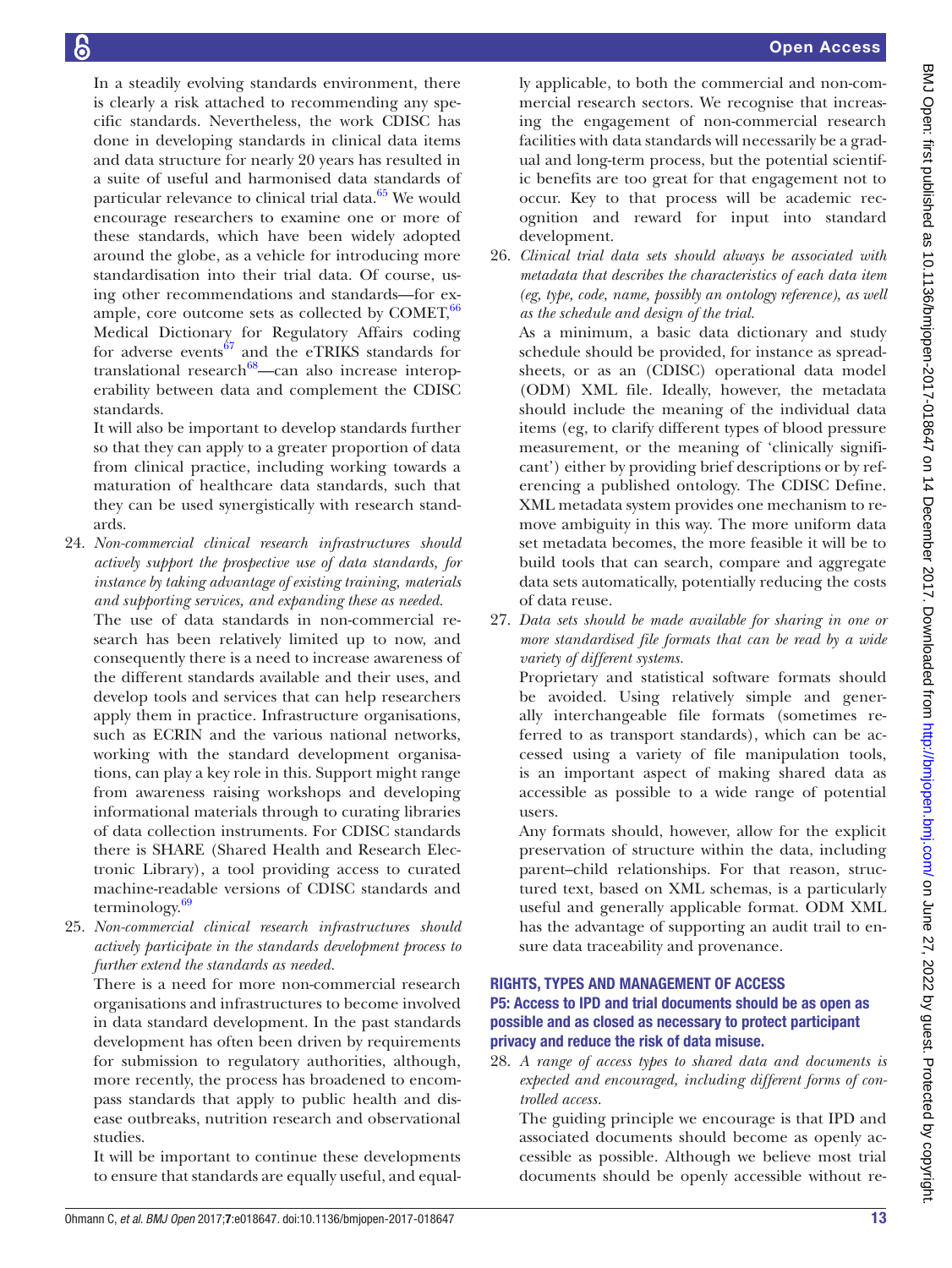strictions, we acknowledge that IPD may pose concerns for the data controllers (the sponsors)—over protecting participant privacy—and the data generators (the investigators)—for instance over possible misinterpretation of the data. Given the current lack of established standards surrounding IPD sharing, we believe a range of access models to data sets will be inevitable. We would recommend, however, that for IPD the secondary user should as a minimum identify him or herself, and agree to some basic conditions of data use (see recommendation 29).

Depending on several factors (eg, the nature of the consent obtained, risk of reidentification, concerns about stigmatisation, misuse of information, incorrect analysis and so on), access models may range from publicly accessible web-based systems, with the possibility of downloading data sets, through various types of request/review mechanisms that may or may not allow data download. A granularity of access may also be applied to different parts of the same data sets, as some piece of information may be more sensitive or difficult to handle than others.

We acknowledge that the issue of who is responsible for choosing one access model over another is not yet resolved. Data generators will usually be most familiar with the potential value of the data, as well as the risks associated with its misuse, so should have a role in the definition of access schemes. Data repositories may also have a role in this process, if some or all aspects of access control have been delegated to them by the data controller. The final goal should remain, however, the maximisation of the value of data. It would therefore be useful to establish mechanisms to monitor data access regimes, and where necessary to identify and help modify any overprotective schemes.

29. *Access to IPD should always be accompanied by a statement of compliance with basic rules designed to promote a fair sharing of data.*

We believe that all secondary data users should acknowledge and agree to some basic rules of data use. For instance, they should identify themselves (including validating their email address using a call-back and confirmation process), not attempt to reidentify participants, make the results of any secondary analyses public and cite the data source correctly in any published work. The definition of international standard practice for data sharing would usefully clarify these basic rules, and help to alleviate the fears of researchers about possible problems. At its simplest compliance with the basic rules of reuse could be signalled by completing a web-based form. More detailed attestation or formal agreement is likely to be needed in some situations, for example if the original consent to secondary use mentions possible restrictions, data sensitivity is high, or the data generators are concerned over misinterpretation.

We acknowledge that some data repositories currently host de-identified clinical trial data sets that are available for immediate perusal or download without any type of restriction or registration.<sup>[70 71](#page-23-22)</sup> Although this is clearly possible, we reiterate that the secondary user should normally be asked to comply with some core principles, as an important aspect of maintaining the transparency of the data sharing system and making data sharing more acceptable to all stakeholders.

30. *Boards overseeing the data sharing process may be established, ideally at the level of data repository. These boards may provide advice on ethical and legal issues that may arise in data sharing and, for controlled access, may be responsible for the management of data access requests.*

The presence of a board that oversees the overall data sharing process and, if applicable, evaluates data access requests has been widely advocated. The role and responsibilities of such boards may vary. As an initial step, we envisage the creation of boards of experts ('access advisory committees' or some equivalent term) who can provide advice and support to data generators and repositories. Ideally, these boards would be established by repositories or groups of repositories.

In the same way that data generators are encouraged to use suitable repositories for storage, and for the same reasons of providing continuity of data management in the longer term, we encourage the delegation of access management to the repositories and their boards. When a controlled access model applies and a formal evaluation of the data request application exists, we encourage a process where the assessment of the scientific merit, potential impact and appropriateness of the proposed secondary analyses is performed by independent data access boards. These boards could also assess and ensure that the data generators were fully cited and recognised, although this would only work if mechanisms to track citations and highlight when recognition was not given were in place.

31. *Irrespective of the tasks delegated to these boards, transparency in their mandate, procedures, composition and expertise is essential.*

Whatever the exact mandate of any particular board, it will be important that its work is transparent and that its membership is known. It is important that any board includes a wide range of expertise, including representatives of citizens and patient groups. Any possible conflicts of interests (including non-financial ones) should be declared and managed. The evaluating criteria and process should be public, as well as aggregated metrics about the reasons for accepting and rejecting particular requests. This will ensure the transparency of the decision process and be of aid to future applicants.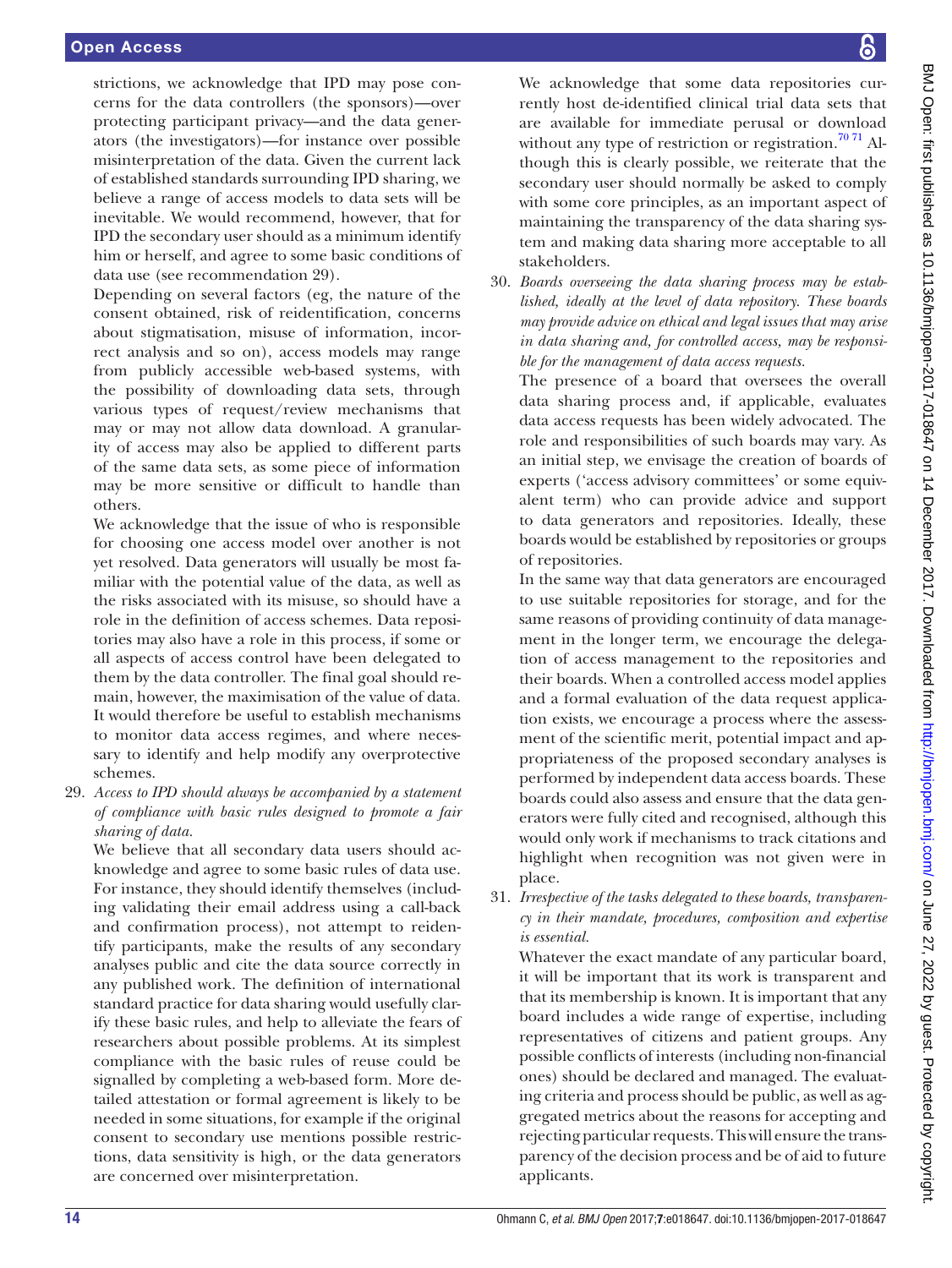P6: In the context of managed access, any citizen or group that has both a reasonable scientific question and the expertise to answer that question should be able to request access to IPD and trial documents.

32. *The right to request access to data should not be limited to specific professions or roles.*

As a general principle, access to data should not be limited to a specific type of requester or professional profile. In cases where the access model includes a formal evaluation of a data access application, the scientific question to be addressed, and the ability of the requesters to answer that question, is more relevant to the assessment of data requests than the requesters' current job roles. Data could be sought, for example, by students and science journalists as well as by active researchers or reviewers. The requesters or their team would, however, normally need to demonstrate the ability to draw scientifically literate conclusions from the data.

If access is formally managed, the data requester may need to provide a research protocol and analysis plan, including information on data management, data storage and plans for publication of the results of the reanalysis. The requester should also provide information on his/her (or team) expertise, possibly making use of persistent digital identifier systems (eg, open researcher and contributor ID (ORCID)).

Consideration of access requests should not, in principle, be influenced by whether the proposed secondary reuse is associated with a potential commercial benefit, directly or indirectly, in the short or the long term. There is, in any case, often difficulty in clearly differentiating 'pure' from 'applied', or 'commercial' from 'non-commercial' research.

33. *Collaboration between data providers and secondary data users could be an added value in data sharing. However, it should not be a prerequisite for data sharing.*

Several benefits can arise from the involvement of the data generators in the reuse of data. The original investigators can share key insights with the secondary users about the study, its data and analysis, reducing the possibility of misinterpretation of data. This kind of cooperation may therefore substantially enhance the quality of secondary data usage and make it more efficient.

In the model of data sharing envisaged in this document, there is, however, no necessity to involve the data generators (as was often the case in the past, when data were shared within research collaborations), and whether such involvement is planned should not influence, in a controlled access environment, the data access decisions. If there is active participation by the original data providers, then coauthorship in the publication resulting from the reuse will normally be appropriate, following the established rules on authorship. $40$ 

Even if not directly involved in the secondary use, it is reasonable that data generators (assuming that

they have not made the data access completely open) should have the option of being informed about who is accessing data, or requesting such access, and when. This would be possible if secondary users are always asked to identify themselves (see recommendation 29) and could be part of a formal agreement between data generators and repositories (see recommendation 42).

34. *The results and methodology of further analysis of data and documents should themselves be publicly available and deposited in an appropriate repository, whether or not they are associated with published papers.*

Data users should agree to make the methods and results of their secondary analyses publicly available not only through scientific publications (that may or may not be prepared and, if prepared, that may or may not be accepted for publication) but also by depositing them in a repository and making them discoverable. This will be important to provide further examples of effective data sharing and allow any conclusions from secondary use to be examined by others.

#### P7: The processing of data access requests should be explicit, reproducible and transparent but, so far as possible, should minimise the additional bureaucratic burden on all concerned.

Within a formally controlled data access system, that is, one requiring explicit request and evaluation of that request, the process through which data can be accessed should be clear, reproducible and transparent. Inconsistent decisions should be avoided and criteria should be explicit.

35. *To simplify the request process, repositories should be encouraged to make the interface presented to secondary users as consistent as possible.*

Processes, information requirements and proformas should be the same or very similar between different repositories, to make life simpler for all concerned but especially the secondary data users. It may even be possible to develop a common 'access request pipeline', especially for smaller repositories, so that associated costs could be shared, even if each repository retains the rights to individually approve or reject requests.

Taking this one stage further, it should also be possible to share boards across repositories. The existing CSDR scheme provides a similar approach, with data generated and stored by different commercial companies, but with the Wellcome Trust orchestrating the process and supporting a common Independent Review Panel.<sup>23</sup> There are questions about how such a scheme could be funded in the non-commercial domain, and how the membership of a common review board could be made acceptable to many different users. Despite these issues, however, this approach could offer considerable simplification for secondary users, and reduce the bureaucratic burden on repositories.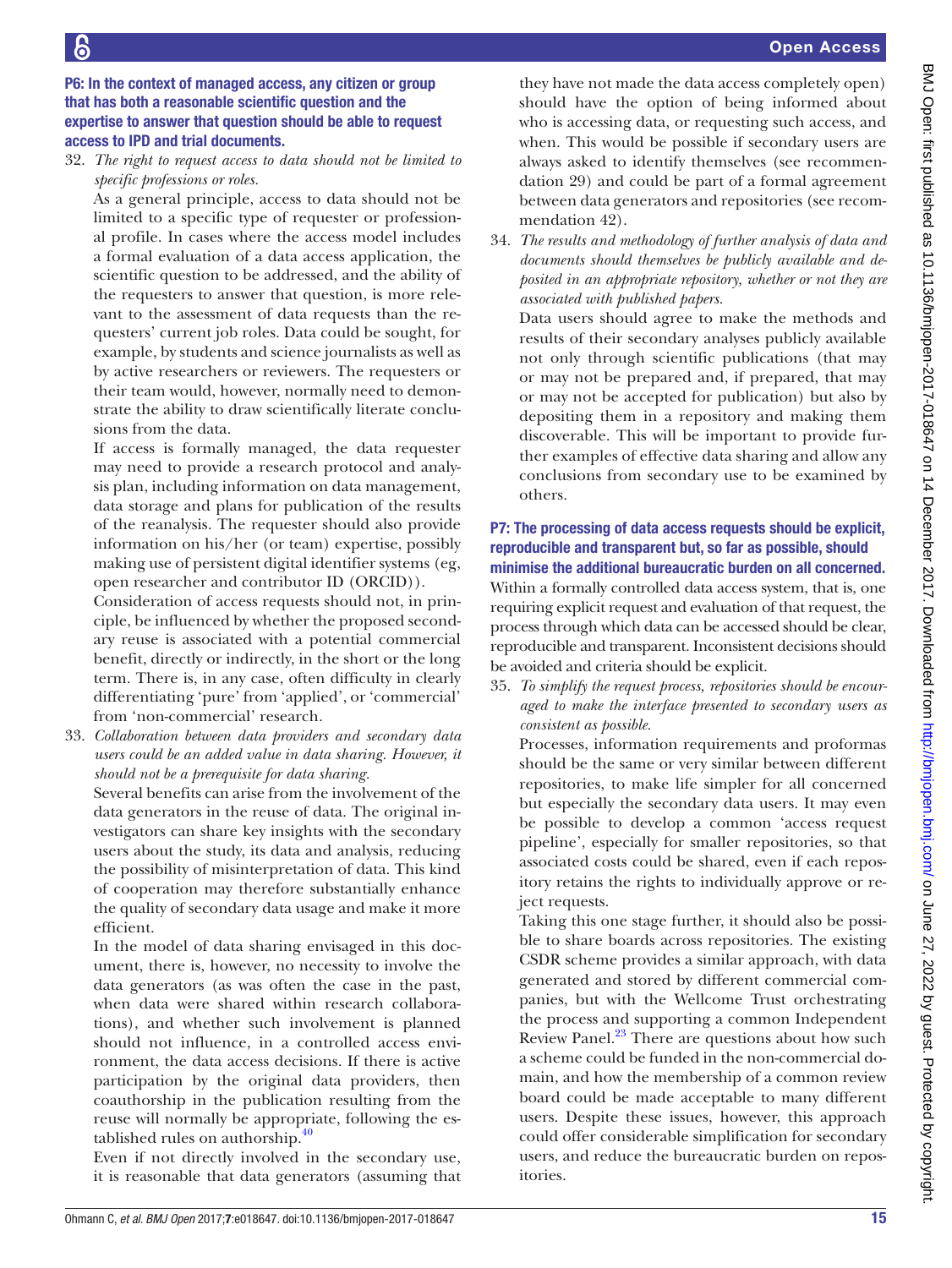36. *The implementation of a standard terms of use agreement, a 'data use agreement', specifying the conditions for data access and reuse, is encouraged.*

Such an agreement should not constitute an obstacle to data sharing—instead it should facilitate it by ensuring that the rights, roles and responsibilities of all parties are defined.

Templates for data use agreements (along with an explanation for the information requested) could be developed, made public and shared by several repositories to simplify the access request process.

- 37. *An appropriate data use agreement should include at least the following aspects:*
	- a. Partners and bodies involved.

Clearly identifying the parties and their role and responsibilities.

- b. Definitions. Where there is any real or potential ambiguity, terms should be defined.
- c. The purpose of the request and possible restrictions.

A description of the intended, agreed use and any limitations to that use (eg, restricted to research in a particular disease area). This section should also include definitions of inappropriate use of data and any restrictions on how the data can be used (eg, distribution of data to third parties, attempt to reidentification).

- d. Agreement to acknowledge and give credit to the original data generators.
- e. Public dissemination of the results of the reanalyses.

An agreement to provide public deposition of results, often but not necessarily in the same repository as the source data.

f. Consent issues.

How consent for IPD sharing has been managed, for example, a description of the consent being used to justify the data sharing (or in the absence of explicit consent a description of the regulations under which sharing is taking place and how they have been met).

- g. Terms and conditions of control over the data within the requesting organisation. How the data will be managed and stored in the organisation of the requester(s), assuming a data download, and the measures to be taken to ensure appropriate access and security.
- h. Terms and termination of the agreement.

Defining the period during which the agreement is effective. Specifying the conditions under which the agreement can be terminated before the contractual duties have been fulfilled (eg, breach of data sharing code of conduct and so on). How the data will be managed once the agreement is terminated (eg, will data be returned to the provider or destroyed?).

In order to allow data sharing as open as possible, unnecessary restrictions due to intellectual property issues, patents and licences should be avoided. Data and objects should be deposited in repositories under licences that maximally support data sharing, for example, with Creative Commons, that allow others, in legal terms, to both use "works" and to make "derivative works" from them.

- 38. *Tools should be developed to support the implementation of common metrics across different data sharing platforms and repositories, publishing these under a common portal.* Examples include the numbers and types of request and approval data, together with reasons for not providing access, and summary data (including links) on the published papers resulting from reuse of data and documents. This is an important aspect of maintaining transparency across the entire data sharing process.
- 39. *Mechanisms to collect and display user feedback, about the process of accessing data or data sharing in general, should be developed and implemented by repositories themselves or by third parties.*

Such feedback could be a useful complement to the data described in recommendation 38, helping to improve transparency and increase user involvement, as well as providing direct feedback to repositories. Implementation could be by individual repositories or by an external service, or by some combination of the two.

#### Data management and repositories

#### P8: Besides the IPD data sets, other clinical trial data objects should be made available for sharing (eg, protocols, clinical study reports, statistical analysis plans, blank consent forms) to allow a full understanding of any data set.

In any discussion about data sharing the emphasis is naturally on the data sets themselves. But to fully understand that data requires the context, purpose and timing of the data collection to be clear, as well as the processing and analysis that were originally carried out on that data. That in turn demands that protocols, analysis plans, study reports, case report forms (CRFs) and so on also be available for sharing, and need to be managed as available 'data objects'—preferably within designated repositories (as in the following principle 9). If not, there is a danger that the data, considered in isolation, could be misinterpreted. For both data generators and secondary users, therefore, it is important that the material that needs to be stored and managed, and potentially shared, includes all relevant documents as well as data sets.

#### P9: Data and trial documents made available for sharing should be transferred to a suitable data repository to help ensure that the data objects are properly prepared, are available in the longer term, are stored securely and are subject to rigorous governance.

There is a risk that 'making data available for sharing' could be interpreted as the original research team simply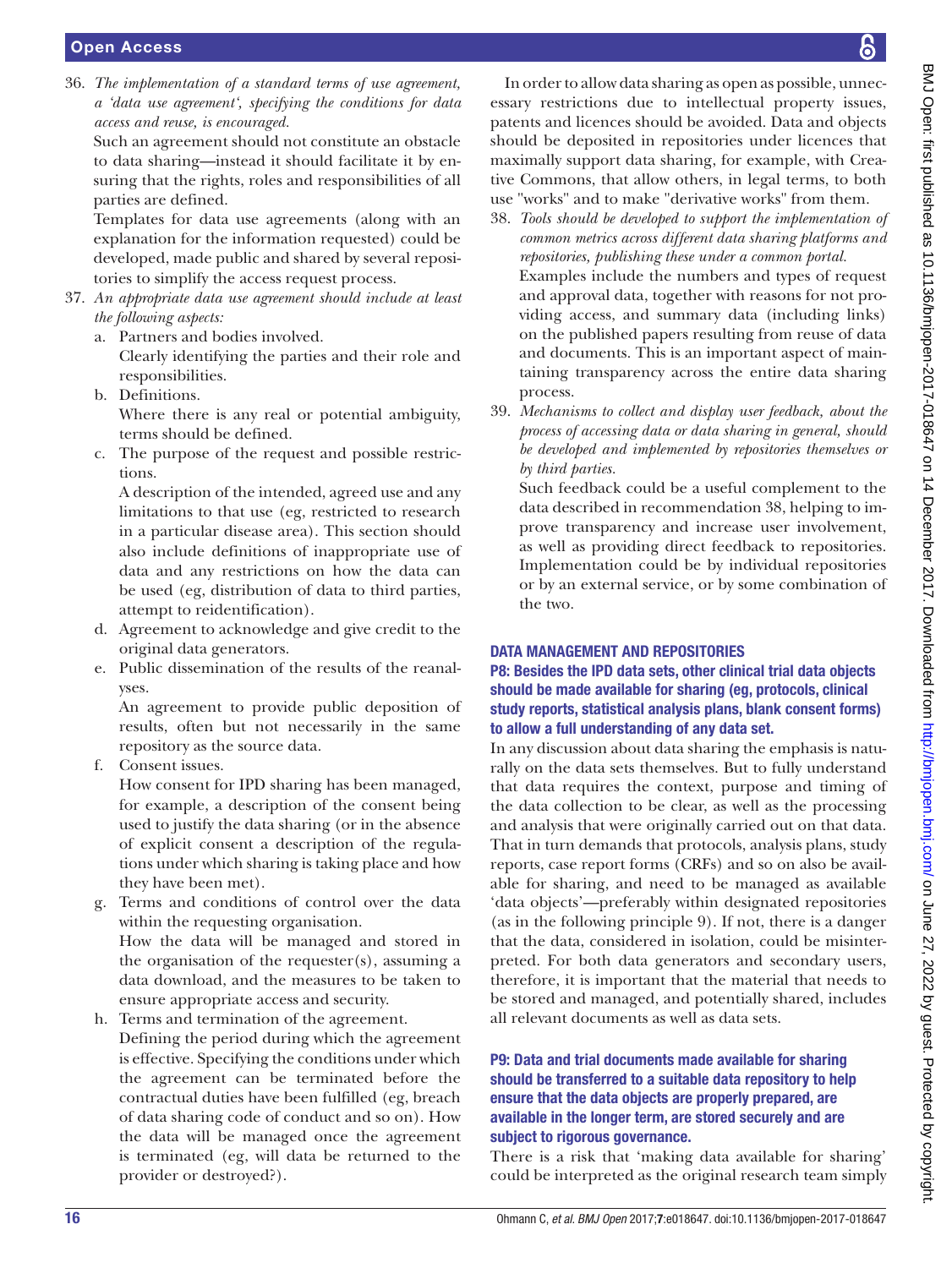agreeing to consider data requests on an ad hoc basis. We feel that there are several problems associated with this, however, and that the alternative—of data being transferred to a designated data repository—is a much better option. The reasons for this include:

- ► The original research team (or collaboration) will change its composition, or may even cease to exist, and it may then become difficult or impossible for data to be managed and requests to be properly considered.
- The transfer of data to a third-party repository makes it more likely that preparation of the data for sharing (eg, de-identification, provision of metadata) will occur, and help ensure that the data and related documents are properly described.
- Planning for transfer to a repository helps to explicitly identify data preparation and sharing costs at an early stage of the trial.
- ► It helps to make the data and trial documents more easily discoverable.
- ► It can relieve the original research team/sponsor of the need to review requests and even (depending on the arrangements made with the repository) of the need to make the decisions about agreeing to such requests.

A 'designated data repository' in this context may be one dedicated to clinical research data and documents on a global or regional level, a general scientific repository, or one specialised in storing data objects related to a specific disease area. It may be a repository established by the researchers' own institution for 'their' research. We make no recommendations about the optimum scope of a repository—only about the processes it employs.

40. *Repositories for clinical data and data objects should be compliant with defined quality criteria.*

The services any repository provides should conform to specified quality standards, to give its users confidence that their data and documents will be stored securely and in accordance with the specific data transfer agreements they have agreed. Some generic standards and criteria for trustworthy digital repositories have been developed and are being applied (eg, Data Seal of Approval, $^{72}$  International Council for Science World Data Systems,  $^{73}$  DIN 31644 $^{74}$ ) and several instruments for certification of repositories have been implemented.<sup>72 73</sup> 75 76

The necessity for collaboration and harmonisation of these different activities has been acknowledged, $\frac{77}{2}$ and proposals for a unified core set of requirements for trustworthy data repositories have recently been made (International Council for Science/World Data System (ICCSU/WDS), data seal of approval  $(DAS)<sup>78</sup>$  $(DAS)<sup>78</sup>$  $(DAS)<sup>78</sup>$ . The available standards, requirements and certification instruments for trusted data repositories need to be examined and their applicability to clinical research data objects needs to be checked. If necessary, extensions or adaptions should be provided.

There will also be a need to develop or adapt sustainable systems to assess repositories for clinical data and data objects against these standards. This is all work still to be undertaken but, given the likely variety of repositories that will be available to researchers, we see it as a necessary part of any acceptable data sharing environment. Research infrastructure organisations can play a key role in developing and disseminating both the standards and the assessment systems.

41. *Information about the different repositories that hold clinical research objects should be made available to data generators so that they can make an informed choice, so far as local policies allow.*

This information should include costs as well as the features and access options available, and any assessment against the quality standards described above. The purpose is simply to assist the data generators in their decision on where to store data objects, as well as to encourage some healthy competition between repositories. We envisage a central service giving information and contact details on the repositories available, similar to the data provided now by re3data for general repositories (we believe the current re3dataset would need substantial modification to support the needs of clinical researchers selecting repositories). Ideally the repositories themselves would find it beneficial to keep their records within such a system as up to date as possible.

- 42. *The transfer of any data objects to repositories (including those within the same institution) should be subject to a formal agreement that set out the roles, rights and responsibilities of the data generators and the repository managers.* We would expect a data transfer agreement to apply to the transfer of data and documents to a repository. In other words, the transfer should always be a formal arrangement, with the responsibilities of each party clearly set out, rather than an informal upload. Aspects that are particularly important include the agreed access regime for the data, the mechanism by which any future data sharing decisions will be made and the assignment of the data controller role.
- 43. *Mechanisms for implementing an 'analysis environment', allowing in situ analysis of data sets but preventing downloads, should be further evaluated. Such an analysis environment should allow different data sets from different host repositories to be combined on a temporary basis*

This would be a specialist repository facility analogous in many ways to the 'glove boxes' or analysis environments now made available for examining some pharmaceutical research data. The process would include:

- Gaining permissions for the temporary 'loan' of data sets from different repositories into the analysis environment.
- Setting up a temporary IT system (virtual machine or container) with the necessary analysis tools included.
- Importing the data sets as agreed.
- Carrying out and recording the analysis.
- Gathering the results.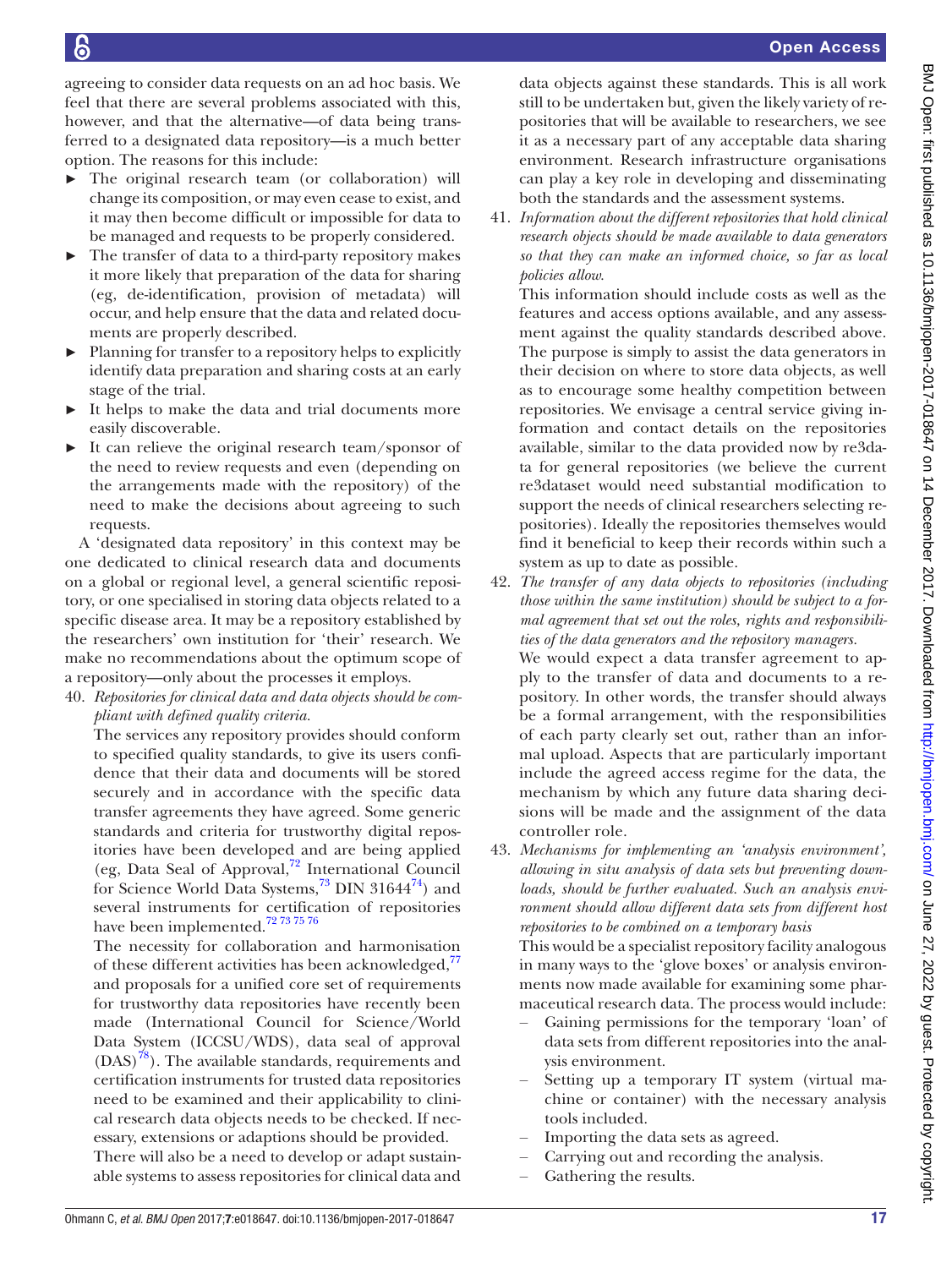– Destroying the temporary IT system and the data it contains, usually straightaway but in any case, according to prior agreement.

The advantages:

- It gives the repository/datagenerator greater control over control of access and may therefore encourage wider and/orearlier data sharing.
- It allows the aggregation of data from widely different sources, more quickly than could be done by multiple applications to download files.

The disadvantages:

- It demands a more complex and expensive technical infrastructure, including a much greater degree of human input for each data aggregation, than a system based on simple downloads.
- It requires trust between the repository/datagenerator and the organisation providing the facility, for example about the security and access controls in place.

There are also several non-trivial challenges that need to be overcome if this type of facility is to work at scale:

- Stable application programming interface (APIs) need to be developed that allow data retrieval and access across multiple repositories.
- Data standards need to be applied that allow interoperability of the retrieved data.
- Cloud environments need to be constructed with appropriate security, audits and account management.
- Transinstitutional (some of which may also be transnational) cost sharing and accounting models will be required.

These are issues being addressed in other scientific domains, however, and they should not be insurmountable within clinical research.

#### DISCOVERABILITY AND METADATA

P10: Any data set or document made available for sharing should be associated with concise, publicly available and consistently structured discovery metadata, describing not just the data object itself but also how it can be accessed. This is to maximise its discoverability by both humans and machines. We believe that there will be many different repositories used for clinical research data objects, complementing the existing systems used to index peer-reviewed papers and the registries that include details of the trials themselves. We therefore need mechanisms to support discoverability across this mosaic of resources. Reviewers and researchers need to be able to identify the data and documents related to a trial, and discover how they can access them, and the restrictions on use, in an efficient and consistent way. A metadata description of each individual data object is key to that requirement, as it provides a means by which software agents can interrogate different repositories and aggregate their 'lists of contents', to form a single source of information.

44. *A metadata schema suitable for describing all repository data objects linked to clinical trials needs to be developed and implemented, agreed by major stakeholders and repository managers and widely disseminated.*

Such a schema should include clear identification of the source trial (or trials) and of the access arrangements that apply, as well as a description of the data object itself. Within the CORBEL project, proposals have been made based on the widely used DataCite standard, $\frac{79}{12}$  but any such schema requires further discussion by repository managers and others, with the goal of agreeing a common standard.

45. *Repositories with clinical research data objects should use this generic schema for those objects, or a schema that can be easily mapped to it, so that the metadata describing the contents of different repositories can be aggregated.*

This is an ambitious goal because of the global scale required (to be really useful all sources of data objects need to be included), but it is difficult to see how any discoverability mechanism can be made sustainable in the longer term without a generic schema being used. The alternative would require a range of aggregation/reconciliation techniques for different types of metadata, and/or need to use 'data mining' techniques to link records. This may be an option for legacy trials, but is of limited value in the longer term because it is likely to be too difficult, error-prone and costly other than in a pilot or research project. We therefore need the widespread use of the schema described in recommendation 44, to allow automatic and reliable aggregation of metadata.

46. *The generic metadata scheme will need to include a common identifier scheme for clinical research data objects. The DOI is recommended as the best candidate for such an identifier. Mechanisms should be developed to make it easy to assign unique identifiers to all data sets and documents that are made available for data sharing.*

Any metadata schema needs at its core a way of assigning globally unique persistent identifiers to the objects being described. The DOI seems to be the most appropriate identifier to use for this, not least because so many existing data objects and published papers make use of the same mechanism. Allocating DOIs will have to be done as cheaply as possible, and various mechanisms, perhaps using the existing abilities of some universities to assign DOIs, or involving infrastructure organisations as the source of DOIs, need to be explored to identify the most effective approach. A related issue that needs to be tackled, although it is outside the scope of the CORBEL project, is the allocation of unique persistent identifiers for trials, although various 'workarounds', for example, the use of registry IDs, are available at the moment.

47. *Tools should be developed to help data generators to complete the metadata fields of the generic scheme described above as efficiently as possible.*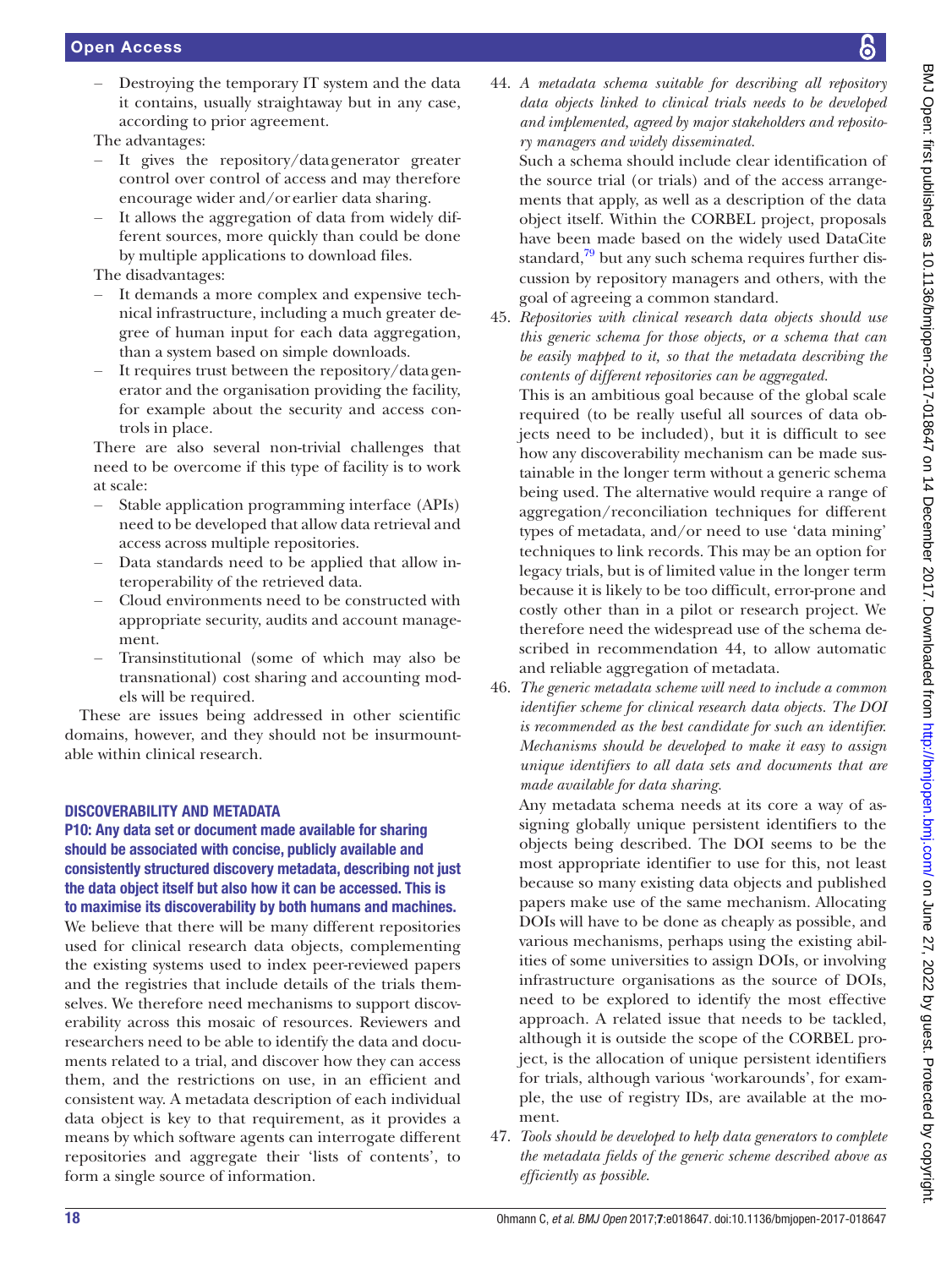One could envisage a web-based system that provided the necessary fields and prompts and that could be made available to data generators. It is important that wherever possible it is the data generators that create the metadata, as only they have the full knowledge of the material required (although they might not provide the metadata until the data objects are about to be transferred to a repository). The advantage of web-based data collection is that it could also aggregate the data for different repositories at the same time, because the data would be stored in the same 'back end' database system. This would then make it much easier to make the data available through a single portal.

48. *Tools should be developed to enable the regular harvesting of metadata data from repositories, importing that metadata into a collection of 'metadata repositories' for clinical research data objects.*

As stated above, this is a key component of aggregating metadata into useful collections. Data that are not generated centrally will need to be imported regularly, for example by using APIs to 'harvest' the metadata at regular intervals (eg, daily). The more diverse the metadata the more difficult the task, and initially a range of such tools might be required. Over time, if the metadata becomes more consistent as described above, the software systems can themselves become simpler and cheaper to maintain.

49. *Metadata repositories should be developed, sustained and connected to enable common web-based access portals to the underlying metadata, providing a single point of entry for users as well as associated search facilities.*

The broader the scope of a metadata repository the more useful it is to its users. The concept here is of a global metadata repository (MDR) portal, that is, website, connected to a range of individual metadata stores maintained by different stakeholders. If the metadata used has a consistent schema across the various systems, then the whole aggregation of data becomes searchable as a single resource.

50. *Mechanisms to sustain metadata repositories and the portal/ search systems that connect to them in the long term should be developed, based on the recognition of the importance of such services for data sharing.*

The discoverability mechanisms described in this section are of little use unless they can be sustained permanently. Pilot metadata repositories should be established (and existing initiatives, eg, OpenTrials, $\frac{80}{2}$ supported) to allow clearer identification of costs and the issues with running such a service. The research community and governments then need to agree funding mechanisms and infrastructure (eg, within the developing EOSC) that can support discoverability in the longer term.

#### **DISCUSSION**

The debates around sharing and reuse of IPD from clinical research have expanded rapidly in recent years,

reflecting the fact that there is now wide agreement that it will benefit research and thus, eventually, healthcare. However, many questions concerning principles and practice remain to be resolved. For instance, how to best promote and support data sharing and reuse among researchers, how to adequately inform trial participants and protect their rights, and how, where and in what format data should be stored, found and accessed.

This document has discussed a number of these questions, using an approach based on the 'life-cycle' of data sharing. It articulates 10 principles, developed by the multistakeholder group of international experts after a formal consensus exercise, that represent an overarching framework for IPD sharing and reuse. The framework has been further developed into 50 more detailed recommendations to provide what we believe to be clear practical guidance on how best to make data sharing work.

#### **Methodology**

To tackle an issue as complex and multifaceted as sharing IPD from clinical trials, we first established an international group of experts covering a broad spectrum of expertise and experiences from different areas (trial methodology and registration, research transparency and ethics, meta-analyses, scientific publisher, regulatory bodies, patient organisations, data protection and IT experts, standardisation bodies, and IT service providers).

Second, we applied a standard methodology for consensus elaboration, that is, a nominal group process with the support of an independent facilitator. The group attended three face-to-face meetings over 1year with excellent participation, extensive discussion time and a structured decision-making process. The nominal group process gave all members of the task force the opportunity to identify issues and then for the whole group to debate and vote on them.

One major issue was evident from the beginning of this consensus exercise. The terminology around data sharing is confusing and, often, the same term is used by different stakeholders or in different contexts (or countries) to point to different concepts. For instance, different understanding of terms such as 'anonymised', 'pseudonymised', 'de-identified' or 'metadata' impaired discussion at times. For this reason, the group developed and agreed on a glossary (online [supplementary appendix 2\)](https://dx.doi.org/10.1136/bmjopen-2017-018647) to be used in the context of the discussion, which hopefully can be useful as a general reference.

#### Contentious issues

Consensus did not always mean unanimity. The group reached a common view on general principles relatively easily, while, as expected, some of the detailed recommendations raised more discussion. In only a few cases, however, were clearly divergent positions held by more than a small number of task force members.

One was the issue of whether the consent for data sharing needs to be distinguished from the consent to participate to the trial. It was acknowledged that a separate consent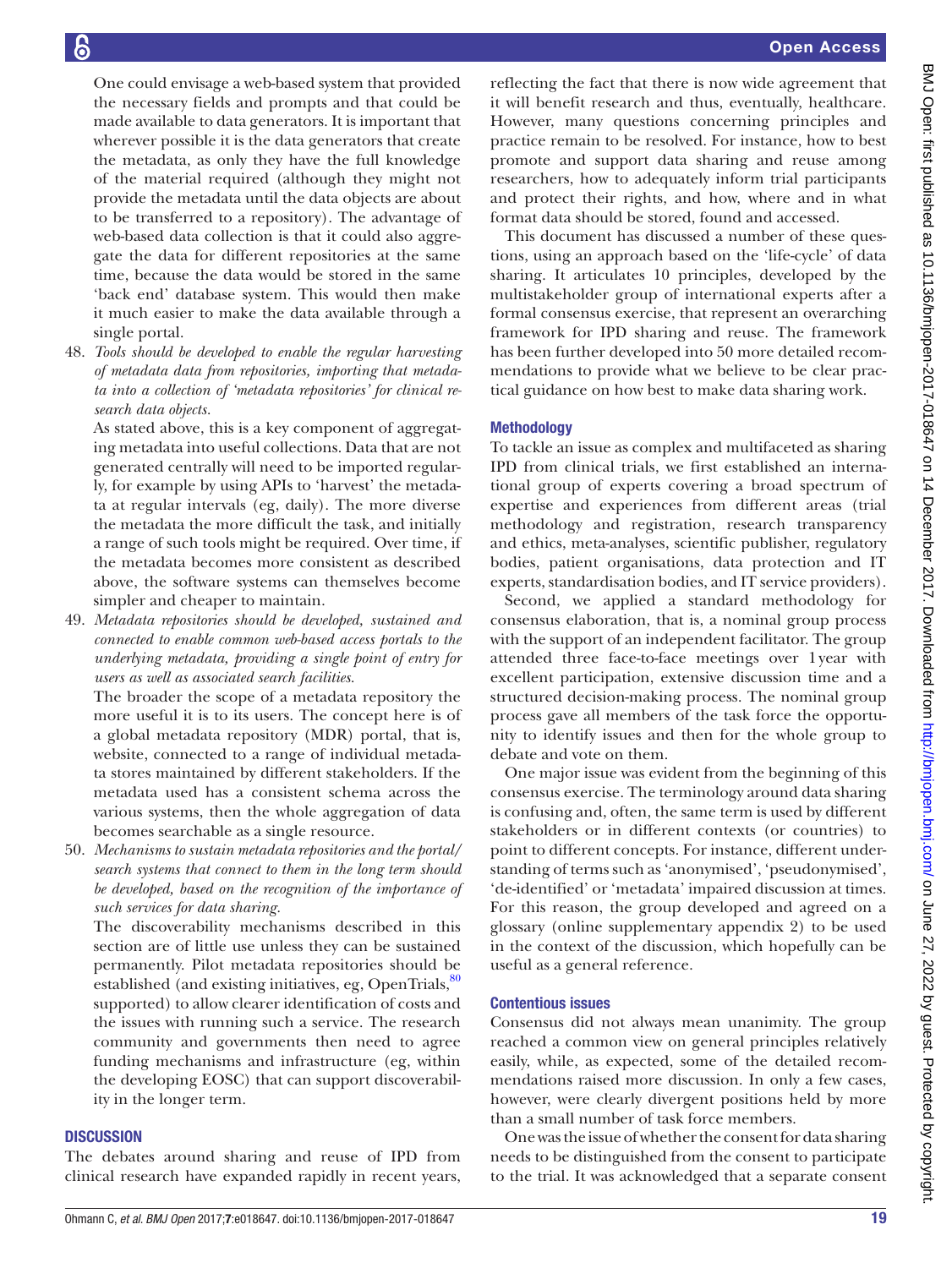is often required by law, particularly in Europe, but a conception of data sharing as an integral part of the clinical trial process prompted a substantial minority of the group members to propose a single consent mechanism: to participate in the trial *and* to share pseudonymous individual data. The reasoning behind this position was that, ultimately, data sharing and reuse are intended to help improve the health of all, and the utility of data sharing is increased if it encompasses all trial participants. At the heart of the debate was the different emphasis people put on the autonomy, privacy and safety of the individual, versus the potential gains to society from increasing the ease and efficacy of data sharing. The majority in the task force felt, however, that distinct consents *were* necessary, and in any case a single consent process would be hard to implement within the current legislative frameworks, at least for pseudonymised data (see recommendations 12 and 14). Nevertheless, it was clear that this issue raised considerable and passionate debate, and that it deserves more detailed research and discussion involving experts in medical ethics and law, researchers, trial participants and citizens.

A related issue is the question of whether, in general, the data that are shared should be pseudonymous or anonymous. As explained in recommendation 16, the preference of the task force was for the former, although anonymisation of data will be necessary where no explicit consent for data sharing has been obtained (see recommendation 20). An argument was made that the sharing of anonymised data should be the norm as it is likely it will make data sharing more practicable and quicker to establish. It may be that the early years of data sharing will require much greater use of anonymised data, until

explicit consent for reuse becomes more widespread. The question is whether this could impact the scientific utility of the data, largely in terms of the potential for follow-up work (the degree of de-identification should be the same for both anonymised and pseudonymised data). This will require further empirical investigation.

#### Our findings in context

In recent years, several other organisations and projects have developed principles and recommendations for IPD sharing, as summarised in [table](#page-19-0) 1.

The output of our consensus exercise therefore fits into a context of earlier initiatives embedded in specific national or geographical contexts, or dedicated to specific stakeholders. We believe that by providing a pan-European perspective on the issue of IPD sharing and reuse, and by looking at all aspects of the data sharing 'life cycle', the current document is a useful addition to the previous work in this area, complementing the reports centred on the USA, the UK or the Nordic countries.

While elaboration of underlying principles and generic recommendations are important, we have tried in this document to move beyond that where it seemed possible to do so, and make more concrete, pragmatic recommendations—for instance about consent structure, the methods required to properly prepare data for reuse or the content of data use agreements. We have also identified areas where more exploratory and preparatory work needs to be done, for example in developing quality standards for data repositories that hold clinical research data, or in the need to establish metadata systems and infrastructure to support object discovery. A priority issue within future discussions must be how to ensure

<span id="page-19-0"></span>

| <u>rable Terrain impanyes antieu at ueveloping principies anu recommendations for in Disnamig</u>                                                                        |                                                                                                                                                                                                                                                                                                                                                                              |
|--------------------------------------------------------------------------------------------------------------------------------------------------------------------------|------------------------------------------------------------------------------------------------------------------------------------------------------------------------------------------------------------------------------------------------------------------------------------------------------------------------------------------------------------------------------|
| A report by Technopolis to the Wellcome<br>Trust, 2015 <sup>91</sup>                                                                                                     | This described the status of existing data sharing initiatives and current research<br>practices, and generated recommendations. The study was addressed to a funder,<br>developed primarily by UK researchers and focused more on key considerations of<br>data access.                                                                                                     |
| A report from the Committee on<br>Strategies for Responsible Sharing of<br>Clinical Trial Data, in the USA, 2015 <sup>14</sup>                                           | Endorsed by the Institute of Medicine, this report provided guiding principles<br>and a framework for activities and strategies. It tried to balance the interests of<br>all stakeholders and considered commercial as well as non-commercial trials. As<br>pointed out in the report, many practical issues and a detailed roadmap were not<br>discussed in detail.         |
| A report from the Working Group on<br>Transparency and Registration of the<br>Nordic Trial Alliance, 2015 <sup>15</sup>                                                  | This report provided best practices and a dense set of recommendations for the<br>Nordic countries, covering not only IPD but also registration and the publication of<br>summary results and full reports.                                                                                                                                                                  |
| Good Practice Principles for Sharing<br>IPD from publicly funded clinical trials,<br>by the MRC Hub for Trials Methodology<br>Research, 2015 <sup>16</sup> <sup>17</sup> | Endorsed by Cancer Research UK, the MRC Methodology Research Programme<br>Advisory Group, the Wellcome Trust and the Executive Group of the UKCRC Trials<br>Units Network. The UK's National Institute for Health Research has confirmed it is<br>supportive of the application of these practices. The document provides detailed<br>recommendations from the UK viewpoint. |
| Principles for data sharing, by<br>EFPIA), 2014 <sup>20</sup>                                                                                                            | These are principles for data sharing (rather than detailed guidelines) from<br>pharmaceutical industry bodies (PHRMA, commercial trials, together with a public commitment to making data available for<br>sharing.                                                                                                                                                         |

Table 1 Main initiatives aimed at developing principles and recommendations for IPD sharing

EFPIA, European Federation of Pharmaceutical Industries and Associations; IPD, individual participant data; MRC, Medical Research Council (UK); PHRMA, Pharmaceutical Research and Manufacturers of America; UKCRC, UK Clinical Research Consortium.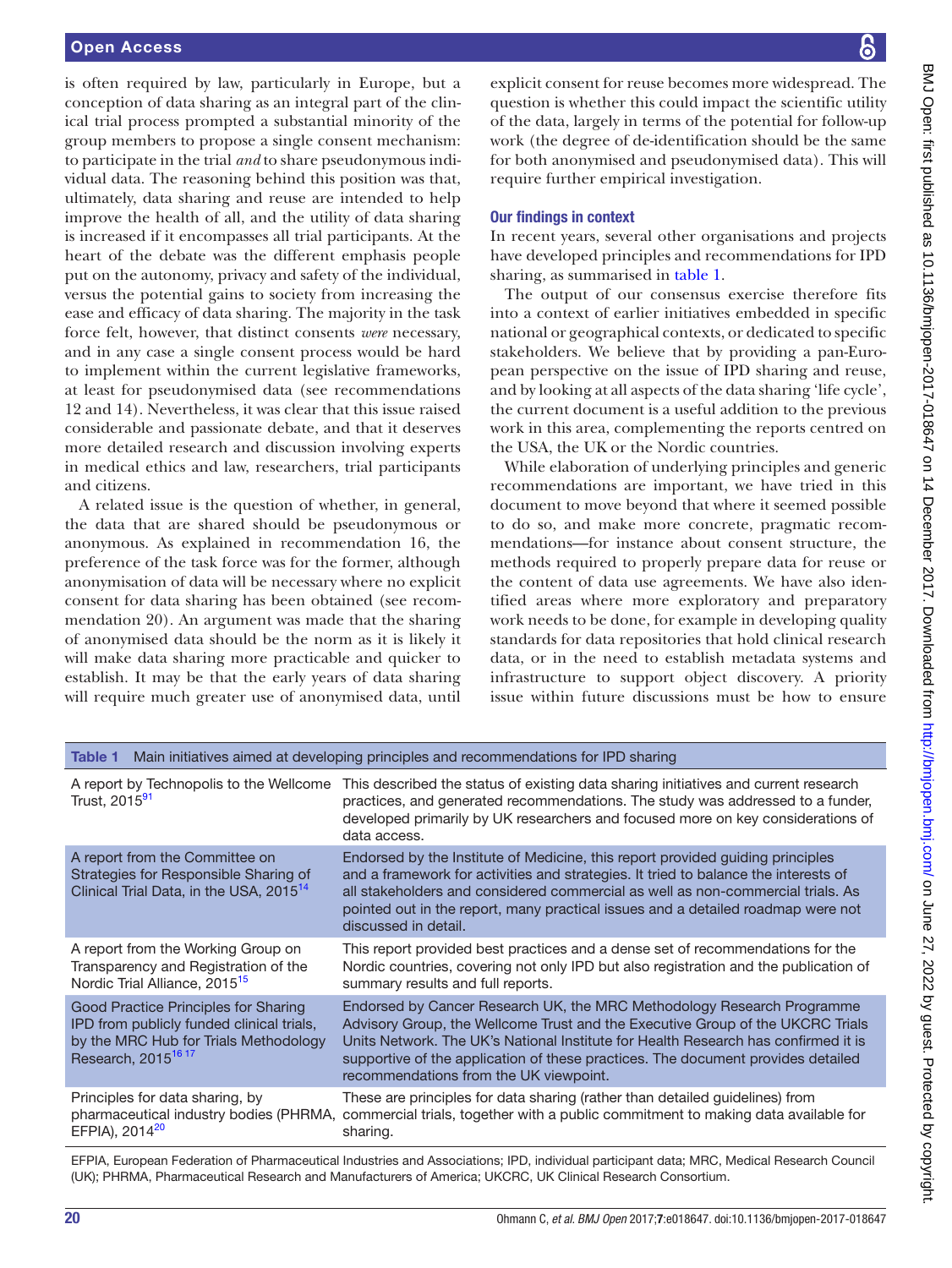the sustainability and financial support of an IPD sharing infrastructure in the long-term, as it was not possible to identify a definitive answer or model at this stage.

We have tried to ensure that the perspective and concerns of the researcher, whether generating data as a trialist or as a secondary data user, have been incorporated into the recommendations. Thus, we have emphasised the need to develop appropriate support systems for planning data sharing and for preparing data, and for finding and accessing the data in ways that respect the concerns of both generators and secondary users.

#### The future role of repositories

Several questions for the future concern data repositories. These have been recognised as useful tools in allowing data sharing in other scientific domains, and we urge their further development (see principle 9), but so far they have been little used for clinical trial data. The environmental scan performed within the context of this project has shown that there are several repositories already available (eg, B2SHARE, EASY, Zenodo, Dryad, Figshare) that do include at least some clinical trial data sets, and several more are under development (eg, the MRCT's Vivli). The origin, scope, policies and capabilities of existing repositories are extremely heterogeneous, however, and it is not always clear how their business models will guarantee their long-term sustainability, or what will emerge as the most appropriate organisational model.

For instance, should the research community work towards fewer, larger repositories open to all types of clinical trial data, or is it better served by a smaller number of specialist data stores, perhaps managed by the research communities that are generating the data? If a multiplicity of repositories is inevitable, as more individual institutions, and perhaps countries, establish their own data repositories, how can we make procedures and processes more consistent between them, and confederate content—at least at the metadata level—to make it easier (and cheaper) for those trying to discover content?

A portal supporting identification of trial data stored in repositories, and providing information on access to that data, would make this information more discoverable and would likely increase the reuse of data. Existing approaches to characterising repositories (eg, re3data) should be explored for suitability in the clinical research domain and perhaps adapted or extended. Finally, how should the repositories, whatever their size, be assessed for compliance with standards of good practice, how can that assessment process be financially supported, and how can the results of the assessment be transmitted back to data generators and users?

#### The need for empirical research

The number of empirical studies about data sharing is, so far, relatively small. A limited amount of data is available, dealing with individual aspects of data sharing (eg, surveys about attitudes and experiences,<sup>81 82</sup> statistics about data requests and shared data, $83.84$  and studies of the costs of data preparation $^{85}$ ). Given that the principles and recommendations in our document (and similar reports) are largely consensus-based, further evidence gathering should be a priority. The topics that will need investigation or ongoing monitoring include the following:

- ► The levels of IPD and document sharing, including when, how and why data are made available for sharing, and the differences between planned and actual data sharing activity.
- ► The future levels of IPD and document access requests, and the reasons for those requests.
- The costs and time involved in preparing data for sharing, and methods of reducing these.
- ► The attitudes of different stakeholders (researchers, funders, patients, publishers, the general public and others) to IPD sharing and reuse, including the reasons why some people were not making data available in timely fashion.
- ► The incidence and nature of any misuse of information or incorrect secondary analysis, not least because this is a reason often given for reluctance to share data.
- ► The types and quality of research outputs generated from the reuse of IPD, to highlight the value of data sharing.
- ► Comparisons of different access regimes (eg, open, free platform vs controlled access) in terms of costs, accessibility, usage, user feedback and others.
- Comparisons of the utility of different data types, specifically anonymised versus pseudonymised data.
- ► Comparisons of different repository systems, including costs, data content and compliance with standards.

Much of this work will be through traditionally funded and published research, examining particular aspects of IPD reuse. Some may examine the impact of specific sharing initiatives, for example, the 2016 SPRINT data analysis challenge organised by the *New England Journal of Medicine*. [86 87](#page-23-34) But in some cases (eg, monitoring the outputs generated from reuse, or collating the data about available repositories and the services they offer), it would be more useful to construct continuous monitoring and reporting mechanisms. Some work of this sort is already being carried out, for example by the IMPACT (IMProving Access to Clinical Trials data) Observatory,[88](#page-23-35) but funding mechanisms need to be developed so that it can be expanded as data sharing grows.

It will also be vitally important to provide patient groups and their representatives with this empirical data, so that they can remain fully involved in future debates on data sharing, and continue to input their perspective on the reuse of data.<sup>[89](#page-23-36)</sup>

#### The need for standards and a global perspective

One of the recurrent themes in the current document is the need for standards and standardised processes: for instance, for data and metadata, for repositories, for ways of de-identifying data, for processing request applications and for data use agreements. The use of standards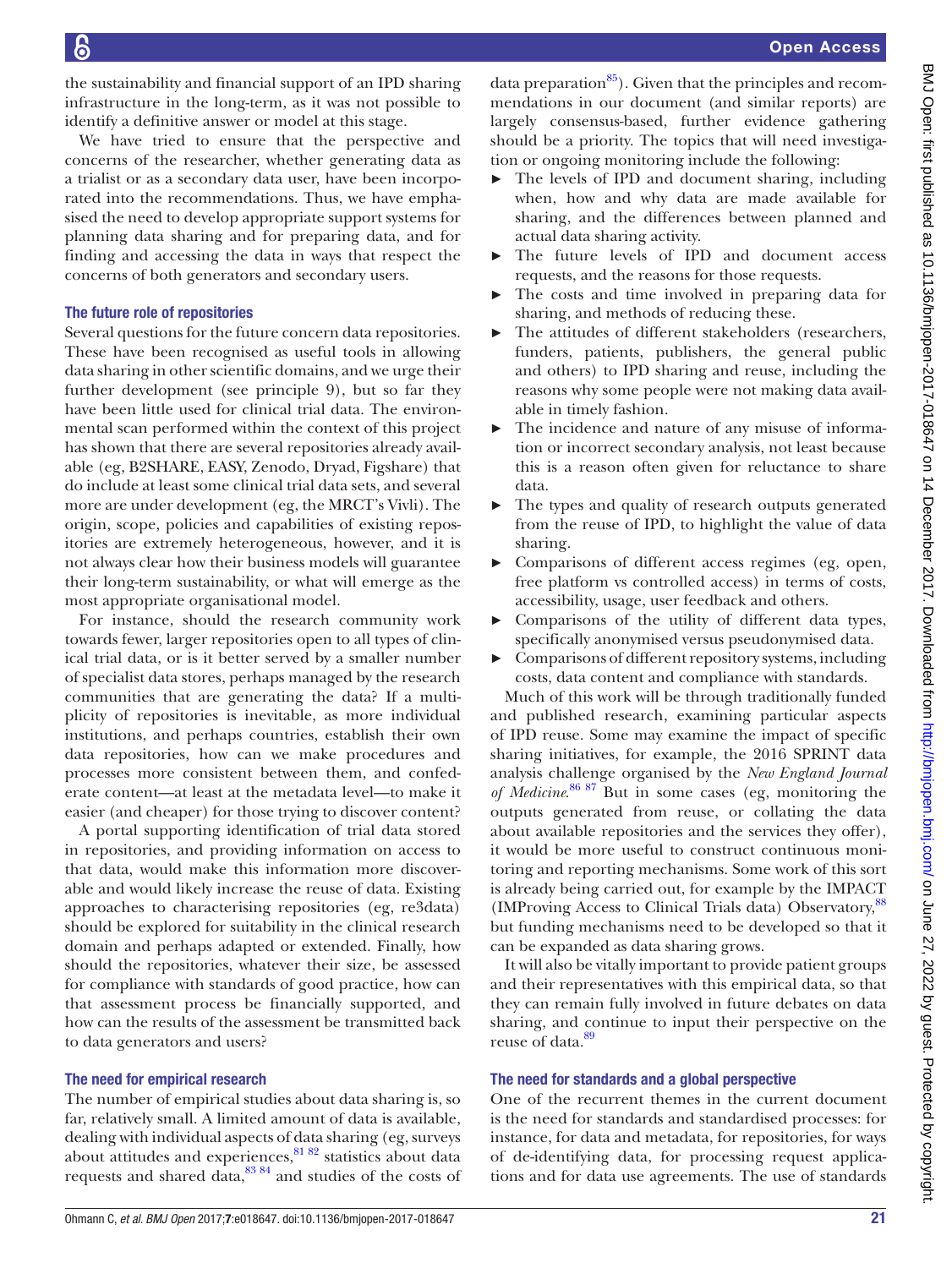#### Open Access

is seen as critical in reducing costs and increasing confidence in the systems and data in use, and it will therefore be important that non-commercial researchers involve themselves in the continuing development of standards of all types. It is also important that standards and standard processes are as global as possible.

Data sharing is, intrinsically, like science in general, an activity with global scope. A global perspective is therefore the best way in which to develop efficient and effective standards, processes and systems. We appreciate that is easy to say but often very difficult to implement, not least because very few funds, outside of United Nation agencies, are made available on a global basis. The alternative, however, of developing national or regional solutions and then attempting to join them up is likely to lead to even more difficulties, and costs, in the long term.

We believe the 10 principles outlined in this report are relevant globally, but we accept that some of the recommendations may not be completely applicable to other contexts (or countries) without adaptation. The recommendations were generated using, in the main, a non-commercial European perspective, with a focus on clinical trials. It will be important to try and explore further how differences in regulations or research systems in countries outside Europe could affect the applicability of these recommendations.

For example, in the USA, recent guidelines have indicated that the sharing of de-identified IPD from clinical trials does not require separate consent from trial participants, assuming that the term 'de-identified data' means data that would not constitute identifiable private information in the hands of a third party. Under certain circumstances this ruling can also apply to data released with a code in place (ie, pseudonymous data).  $90$  This is contrary to the position in Europe.

An additional difficulty is that the legislative and regulatory context in many places is rapidly changing. This is the case in Europe, with the introduction of the new General Data Protection and Clinical Trials Regulations, but also (for instance) in Japan, where the Personal Information Protection Act, Clinical Research Act and Next-Generation Medical Base Act were established in March and April 2017. These acts describe how to handle IPD for data sharing and deal with, among other things, informed consent regulations (K Takenouchi and D Nakatani, personal communication, 2017). We have to develop mechanisms to monitor and interpret the changing legislative and regulatory frameworks, and design systems around them appropriately.

We believe that the international task force has constructed a comprehensive framework of policies and procedures for data sharing in clinical trials. The next steps will be to disseminate the principles and recommendations in this framework, engaging different communities and countries, liaising with other major initiatives in the field at regional and global levels, and discuss how the various components of the data sharing infrastructure we need can be funded and implemented.

#### Author affiliations

<sup>1</sup> European Clinical Research Infrastructure Network (ECRIN), Düsseldorf, Germany <sup>2</sup>IRCCS - Istituto di Ricerche Farmacologiche 'Mario Negri' (IRFMN), Milan, Italy 3 Canham Information Systems, Surrey, UK

4 European Clinical Research Infrastructure Network (ECRIN), Paris, France 5 CSC IT Center for Science, Espoo, Finland

6 Clinical Data Interchange Standards Consortium, Austin, Texas, USA <sup>7</sup> MRCT Center of BWH and Harvard, Brigham and Women's Hospital and Harvard University, Boston, Massachusetts, USA

<sup>8</sup>Wellcome Trust Sanger Institute, Cambridge, UK

9 European Medicines Agency, London, UK

<sup>10</sup>Ethics, Collections and History of Medicine of the Medical University of Vienna, Vienna, Austria

11BioMed Central, London, UK

<sup>12</sup>DataCite, Hanover, Germany

<sup>13</sup>National Institutes of Health/National Cancer Institute, Bethesda, Maryland, USA <sup>14</sup>National Health and Medical Research Council, Watson, Australian Capital Territory, Australia

<sup>15</sup>Copenhagen Trial Unit, Centre for Clinical Intervention Research, Copenhagen University Hospital Rigshospitalet, Copenhagen, Denmark

<sup>16</sup>BMJ Editorial, BMJ Editorial BMA House, London, UK

<sup>17</sup>World Health Organisation/Organisation mondiale de la santé, Geneva, Switzerland  $18$ The European Institute for Innovation through Health Data, Ghent, Belgium

19 Medical Research Council, London, UK

<sup>20</sup>Ottawa Group-IMPACT, Montreal, Quebec, Canada

<sup>21</sup>Coordination Centre for Clinical Trials, Heinrich Heine University, Düsseldorf, Germany

22Catalysis, Austin, Texas, USA

<sup>23</sup>Formerly Clinical Data Interchange Standards Consortium, Austin, Texas, USA 24European AIDS Treatment Group (EATG), Lisbon, Portugal

25TrialGrid Limited, London, UK

26Formerly Medidata Solutions, Hammersmith, UK

27Wellcome Trust, London, UK

28METHODS Team, INSERM UMR-S 1153, Paris, France

<sup>29</sup>Biobanking and BioMolecular Resources Research Infrastructure (BBMRI), Berlin, **Germany** 

30Faculty of 1000, London, UK

<sup>31</sup> Institute of Theoretical Surgery, Philipps University, Marburg, Germany

<sup>32</sup>European Molecular Biology Laboratory, European Bioinformatics Institute, EMBL-EBI, Hinxton, UK

33Department of Biostatistics, University of Liverpool, Liverpool, UK

34MLC Foundation, Den Haag, The Netherlands

<sup>35</sup>Medlawconsult, The Hague, The Netherlands

36Trial Data Solutions, Amsterdam, The Netherlands

Acknowledgements The core team wish to thank the Cochrane IPD Metaanalysis Methods Groups for providing us with useful insights and feedback on the consensus document.

Contributors CO, RB, SC, SeB and MM were members of the core group. The core group's responsibilities were to establish the multistakeholder taskforce, draft intermediate versions of this report, organise and manage the consensus workshops, coordinate the subgroups, and release the final version of the report and paper. HS acted as independent facilitator of the consensus process, chaired the face-to-face meetings together with CO and was responsible for the methods section of the paper. CA, LB, BB, SaB, LC, MD, CD, HF, MF, JG, DG, CG, TG, PH, GK, DK, RLK, KK-J, CK, WK, RK, AL, PSM, AN, JO, PR, IS, DaS, HS, DyS, CT-S, PvR, E-BvV, GRV and JW were members of the multistakeholder task force, attended at least one of the consensus meetings, provided written feedback during the consensus process to draft manuscripts, and approved the final manuscript. JD-M attended all consensus meetings, was responsible for alignment of the work with the H2020- CORBEL project and approved the final manuscript.

Funding This project has received funding from the European Union's Horizon 2020 research and innovation programme (CORBEL, under grant agreement n° 654248).

Disclaimer The views expressed by MD in this article are the personal views of the author and may not be understood or quoted as being made on behalf of or reflecting the position of the European Medicines Agency or one of its committees or working parties.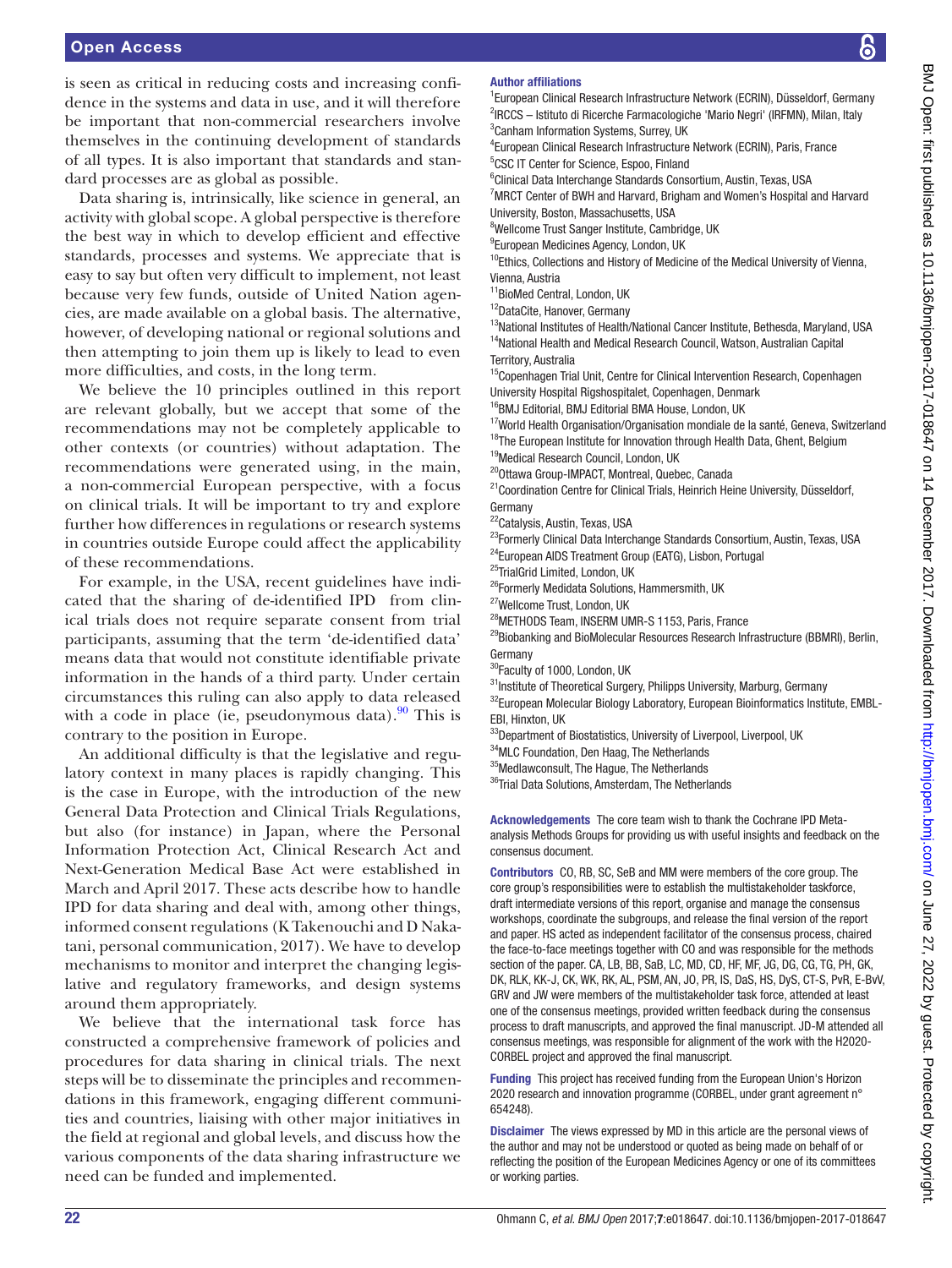Open Access

Competing interests TG is the editor-in-chief of BMJ Open, the journal that publishes this article. During the paper evaluation she recused herself from the peer review and decision-making process. BB reports various unrestricted gifts (see) supporting travel and effort; grants from Laura and John Arnold Foundation and the Greenwall Foundation during the conduct of the study; and non-financial support from Vivli, outside the submitted work. RK reports she was Founder of CDISC and President during the development of the submitted work. DaS was employed by BioMed Central at the time of the consensus process.

Provenance and peer review Not commissioned; externally peer reviewed.

Data sharing statement No further data available to share.

Open Access This is an Open Access article distributed in accordance with the Creative Commons Attribution Non Commercial (CC BY-NC 4.0) license, which permits others to distribute, remix, adapt, build upon this work non-commercially, and license their derivative works on different terms, provided the original work is properly cited and the use is non-commercial. See: [http://creativecommons.org/](http://creativecommons.org/licenses/by-nc/4.0/) [licenses/by-nc/4.0/](http://creativecommons.org/licenses/by-nc/4.0/)

© Article author(s) (or their employer(s) unless otherwise stated in the text of the article) 2017. All rights reserved. No commercial use is permitted unless otherwise expressly granted.

#### **REFERENCES**

- <span id="page-22-34"></span>1. EUR-LEX. General data protection regulation. [http://eur-lex.europa.](http://eur-lex.europa.eu/legal-content/en/TXT/?uri=CELEX%3A32016R0679) [eu/legal-content/en/TXT/?uri=CELEX%3A32016R0679](http://eur-lex.europa.eu/legal-content/en/TXT/?uri=CELEX%3A32016R0679) (accessed 10 Jul 2017).
- <span id="page-22-0"></span>2. OECD. *OECD Principles and guidelines for access to research data from public funding*. Paris: OECD publications, 2007. [http://www.](http://www.oecd.org/science/sci-tech/38500813.pdf) [oecd.org/science/sci-tech/38500813.pdf](http://www.oecd.org/science/sci-tech/38500813.pdf) (accessed 10 Jul 2017).
- <span id="page-22-1"></span>3. European Commission. C(2012) 4890 final Commission recommendation of 17/7/2012 on access to and preservation of scientific information. 2012 [http://ec.europa.eu/research/science](http://ec.europa.eu/research/science-society/document_library/pdf_06/recommendation-access-and-preservation-scientific-information_en.pdf)[society/document\\_library/pdf\\_06/recommendation-access-and](http://ec.europa.eu/research/science-society/document_library/pdf_06/recommendation-access-and-preservation-scientific-information_en.pdf)[preservation-scientific-information\\_en.pdf](http://ec.europa.eu/research/science-society/document_library/pdf_06/recommendation-access-and-preservation-scientific-information_en.pdf) (accessed 10 Jul 2017).
- <span id="page-22-2"></span>4. NIH. National Institutes of Health Plan for Increasing Access to Scientific Publications and Digital Scientific Data from NIH Funded Scientific Research. 2015 [https://grants.nih.gov/grants/NIH-Public-](https://grants.nih.gov/grants/NIH-Public-Access-Plan.pdf)[Access-Plan.pdf](https://grants.nih.gov/grants/NIH-Public-Access-Plan.pdf) (accessed 10/07/2017).
- <span id="page-22-3"></span>5. Gov.UK. G8 Science Ministers Statement, 13 June 2013. [https://](https://www.gov.uk/government/news/g8-science-ministers-statement) [www.gov.uk/government/news/g8-science-ministers-statement](https://www.gov.uk/government/news/g8-science-ministers-statement) (accessed 10 Jul 2017).
- <span id="page-22-4"></span>6. RCUK Common Principles on Data Policy. Research councils UK, revised July 2015. <http://www.rcuk.ac.uk/research/datapolicy/> (accessed 10 Jul 2017).
- <span id="page-22-5"></span>7. Reichman JH. Rethinking the role of clinical trial data in international intellectual property law: the case for a public goods approach. *[Marquette Intellect Prop Law Rev](http://dx.doi.org/10.2139/ssrn.1433392)* 2009;13:1–68.
- <span id="page-22-6"></span>8. Shaw DL, Ross JS. US Federal Government efforts to improve clinical trial transparency with expanded trial registries and open data sharing. *[AMA J Ethics](http://dx.doi.org/10.1001/journalofethics.2015.17.12.pfor1-1512)* 2015;17:1152–9.
- <span id="page-22-7"></span>9. Bill and Melinda Gates Foundation,. Open access policy. [http://www.](http://www.gatesfoundation.org/How-We-Work/General-Information/Information-Sharing-Approach) [gatesfoundation.org/How-We-Work/General-Information/Information-](http://www.gatesfoundation.org/How-We-Work/General-Information/Information-Sharing-Approach)[Sharing-Approach](http://www.gatesfoundation.org/How-We-Work/General-Information/Information-Sharing-Approach) (accessed 10 Jul 2017).
- <span id="page-22-8"></span>10. Wellcome Trust. Policy on data, software and materials management and sharing. [https://wellcome.ac.uk/funding/managing-grant/policy](https://wellcome.ac.uk/funding/managing-grant/policy-data-software-materials-management-and-sharing)[data-software-materials-management-and-sharing](https://wellcome.ac.uk/funding/managing-grant/policy-data-software-materials-management-and-sharing) (accessed 10 Jul 2017).
- <span id="page-22-9"></span>11. Lemmens T. Pharmaceutical knowledge governance: a human rights perspective. *[J Law Med Ethics](http://dx.doi.org/10.1111/jlme.12012)* 2013;41:163–84.
- <span id="page-22-10"></span>12. Lemmens T, Telfer C. Access to information and the right to health: the human rights case for clinical trials transparency. *Am J Law Med* 2012;38:63–112.
- <span id="page-22-11"></span>13. Vickers AJ. Sharing raw data from clinical trials: what progress since we first asked "Whose data set is it anyway?". *[Trials](http://dx.doi.org/10.1186/s13063-016-1369-2)* 2016;17:227.
- <span id="page-22-12"></span>14. Institute of Medicine. *Sharing clinical trial data, maximizing benefits, minimizing risk*. Washington, DC: National Academies Press (US), 2015.
- <span id="page-22-13"></span>15. Skoog M, Saarimäki JM, Gluud C, *et al*. Report on transparency and registration in clinical research in the Nordic countries. Nordic trial alliance working group 6 on transparency and registration. 2015. <http://www.ctu.dk/media/11454/Final-NTA-WPG-30-03-2015.pdf> (accessed 10 Jul 2017).
- <span id="page-22-14"></span>16. Tudur Smith C, Hopkins C, Sydes M, *et al*. Good practice principles for sharing individual participant data from publicly funded clinical trials. 2015 [http://www.methodologyhubs.mrc.ac.uk/files/7114/368](http://www.methodologyhubs.mrc.ac.uk/files/7114/3682/3831/Datasharingguidance2015.pdf) [2/3831/Datasharingguidance2015.pdf](http://www.methodologyhubs.mrc.ac.uk/files/7114/3682/3831/Datasharingguidance2015.pdf) (accessed 10 Jul 2017).
- <span id="page-22-33"></span>17. Tudur Smith C, Hopkins C, Sydes MR, *et al*. How should individual participant data (IPD) from publicly funded clinical trials be shared? *[BMC Med](http://dx.doi.org/10.1186/s12916-015-0532-z)* 2015;13:298.
- <span id="page-22-15"></span>18. Australian National Data Service. ANDS guide: Publishing and sharing sensitive data. 3, 2017. http://www.ands.org.au/\_data/ [assets/pdf\\_file/0010/489187/Sensitive-data.pdf](http://www.ands.org.au/__data/assets/pdf_file/0010/489187/Sensitive-data.pdf)
- <span id="page-22-16"></span>19. ELIXIR, EU-OPENSCREEN, BBMRI, EATRIS, ECRIN, INFRAFRONTIER, INSTRUCT, ERINHA, EMBRC, Euro-BioImaging, LifeWatch, AnaEE, ISBE, MIRRI. Blomberg N, Meiners T, Suhr S, *Principles of data management and sharing at European Research Infrastructures*: Zenodo, 2014. (accessed 10 Jul 2017).
- <span id="page-22-17"></span>20. PHRMA, EFPIA. Principles for responsible clinical trial data sharing. 2014 [http://phrma-docs.phrma.org/sites/default/files/pdf/PhRMAPrin](http://phrma-docs.phrma.org/sites/default/files/pdf/PhRMAPrinciplesForResponsibleClinicalTrialDataSharing.pdf) [ciplesForResponsibleClinicalTrialDataSharing.pdf](http://phrma-docs.phrma.org/sites/default/files/pdf/PhRMAPrinciplesForResponsibleClinicalTrialDataSharing.pdf) (accessed 10 Jul 2017).
- <span id="page-22-18"></span>21. Taichman DB, Backus J, Baethge C, *et al*. Sharing clinical trial data: a proposal from the International Committee of Medical Journal Editors. *[Ann Intern Med](http://dx.doi.org/10.7326/M15-2928)* 2016;164:505–6.
- <span id="page-22-19"></span>22. YODA. The YODA project, forging a unified scientific community. <http://yoda.yale.edu/>(accessed 10 Jul 2017).
- <span id="page-22-20"></span>23. Clinical Study. Clinical Study Data Request. [https://clinicalstudyda](https://clinicalstudydatarequest.com/) [tarequest.com/](https://clinicalstudydatarequest.com/) (accessed 10 Jul 2017).
- <span id="page-22-21"></span>24. European medicines Agency. Clinical trials in human medicines. [http://www.ema.europa.eu/ema/index.jsp?curl=pages/special\\_](http://www.ema.europa.eu/ema/index.jsp?curl=pages/special_topics/general/general_content_000489.jsp) [topics/general/general\\_content\\_000489.jsp](http://www.ema.europa.eu/ema/index.jsp?curl=pages/special_topics/general/general_content_000489.jsp) (accessed 10 Jul 2017).
- 25. Atal I, Trinquart L, Porcher R, *et al*. Differential globalization of industry- and non-industry-sponsored clinical trials. *[PLoS One](http://dx.doi.org/10.1371/journal.pone.0145122)* 2015;10:e0145122.
- <span id="page-22-22"></span>26. Bierer BE, Li R, Barnes M, *et al*. A global, neutral platform for sharing trial data. *[N Engl J Med](http://dx.doi.org/10.1056/NEJMp1605348)* 2016;374:2411–3.
- <span id="page-22-23"></span>27. EU Commission. The European cloud initiative. [https://ec.europa.eu/](https://ec.europa.eu/digital-single-market/en/%20european-cloud-initiative) [digital-single-market/en/%20european-cloud-initiative](https://ec.europa.eu/digital-single-market/en/%20european-cloud-initiative) (accessed 10 Jul 2017).
- <span id="page-22-24"></span>28. Delbecq A, Van de Ven A, Gustafson D. Group techniques for program planning. *A guide to nominal group and Delphi processes*. Glenview, Illinois, USA: Pearson Scott Foresman, 1975.
- 29. Bailey A. The use of nominal group technique to determine additional support needs for a group of Victorian TAFE managers and senior educators. *[Int J Train Res](http://dx.doi.org/10.5172/ijtr.2013.11.3.260)* 2013;11:260–6.
- <span id="page-22-25"></span>30. European Medicines Agency. Clinical data publication. [http://www.](http://www.ema.europa.eu/ema/index.jsp?curl=pages/special_topics/general/general_content_000555.jsp&mid=WC0b01ac05809f363e) [ema.europa.eu/ema/index.jsp?curl=pages/special\\_topics/general/](http://www.ema.europa.eu/ema/index.jsp?curl=pages/special_topics/general/general_content_000555.jsp&mid=WC0b01ac05809f363e) [general\\_content\\_000555.jsp&mid=WC0b01ac05809f363e](http://www.ema.europa.eu/ema/index.jsp?curl=pages/special_topics/general/general_content_000555.jsp&mid=WC0b01ac05809f363e) (accessed 10 Jul 2017).
- <span id="page-22-26"></span>31. Hudson KL, Collins FS. The 21st Century Cures Act - A View from the NIH. *[N Engl J Med](http://dx.doi.org/10.1056/NEJMp1615745)* 2017;376:111–3.
- <span id="page-22-27"></span>32. World Health Organization. Policy Statement on Data Sharing by the World Health Organization in the Context of Public Health Emergencies. 2016 [http://www.who.int/ihr/procedures/SPG\\_data\\_](http://www.who.int/ihr/procedures/SPG_data_sharing.pdf) [sharing.pdf](http://www.who.int/ihr/procedures/SPG_data_sharing.pdf) (accessed 10 Jul 2017).
- <span id="page-22-28"></span>33. World Medical Association. Declaration of Taipei. Research on health databases, big data and biobanks. 2016 [https://www.wma.net/what](https://www.wma.net/what-we-do/medical-ethics/declaration-of-taipei)[we-do/medical-ethics/declaration-of-taipei](https://www.wma.net/what-we-do/medical-ethics/declaration-of-taipei) (accessed 10 Jul 2017).
- <span id="page-22-29"></span>34. Ensuring the integrity, accessibility, and stewardship of research data in the digital age. *National Academy of Sciences (US), National Academy of Engineering (US) and Institute of Medicine (US) Committee on ensuring the utility and integrity of research data in a digital age*. Washington: National Academies Press (US), 2009. [https://www.ncbi.nlm.nih.gov/books/NBK215270/.](https://www.ncbi.nlm.nih.gov/books/NBK215270/) (accessed 10 Jul 2017).
- <span id="page-22-30"></span>35. Piwowar HA, Day RS, Fridsma DB. Sharing detailed research data is associated with increased citation rate. *[PLoS One](http://dx.doi.org/10.1371/journal.pone.0000308)* 2007;2:e308.
- <span id="page-22-31"></span>36. Bierer BE, Crosas M, Pierce HH. Data authorship as an incentive to data sharing. *[N Engl J Med](http://dx.doi.org/10.1056/NEJMsb1616595)* 2017;376:1684–7.
- <span id="page-22-32"></span>37. RDA Working Group on Data Citation (WGDC). TCDL-RDA-Guidelines\_160411. [https://www.rd-alliance.org/rda-wgdc](https://www.rd-alliance.org/rda-wgdc-recommendations-extended-description-tcdl-draft.html)[recommendations-extended-description-tcdl-draft.html](https://www.rd-alliance.org/rda-wgdc-recommendations-extended-description-tcdl-draft.html) (accessed 10 Jul 2017).
- 38. CODATA ICSTI Task Group on Data Citation. Out of cite, out of mind: the current state of practice, policy, and technology for the citation of data. [http://datascience.codata.org/articles/abstract/10.](http://datascience.codata.org/articles/abstract/10.2481/dsj.OSOM13-043/) [2481/dsj.OSOM13-043/](http://datascience.codata.org/articles/abstract/10.2481/dsj.OSOM13-043/) (accessed 10 Jul 2017).
- 39. National Information Standards Organisation. NISO RP-25-2016, Outputs of the NISO Alternative Assessment Metrics Report. 2016 [http://www.niso.org/apps/group\\_public/download.php/17090/](http://www.niso.org/apps/group_public/download.php/17090/NISO%20RP-25-2016%20Outputs%20of%20the%20NISO%20Alternative%20Assessment%20Project.pdf) [NISO%20RP-25-2016%20Outputs%20of%20the%20NISO%](http://www.niso.org/apps/group_public/download.php/17090/NISO%20RP-25-2016%20Outputs%20of%20the%20NISO%20Alternative%20Assessment%20Project.pdf) [20Alternative%20Assessment%20Project.pdf](http://www.niso.org/apps/group_public/download.php/17090/NISO%20RP-25-2016%20Outputs%20of%20the%20NISO%20Alternative%20Assessment%20Project.pdf) (accessed 10 Jul 2017).
- <span id="page-22-35"></span>40. Crossref. Data & software citation deposit guide for publishers. [https://support.crossref.org/hc/en-us/articles/215787303-Crossref-](https://support.crossref.org/hc/en-us/articles/215787303-Crossref-Data-Software-Citation-Deposit-Guide-for-Publishers)[Data-Software-Citation-Deposit-Guide-for-Publishers](https://support.crossref.org/hc/en-us/articles/215787303-Crossref-Data-Software-Citation-Deposit-Guide-for-Publishers) (accessed 10 Jul 2017).